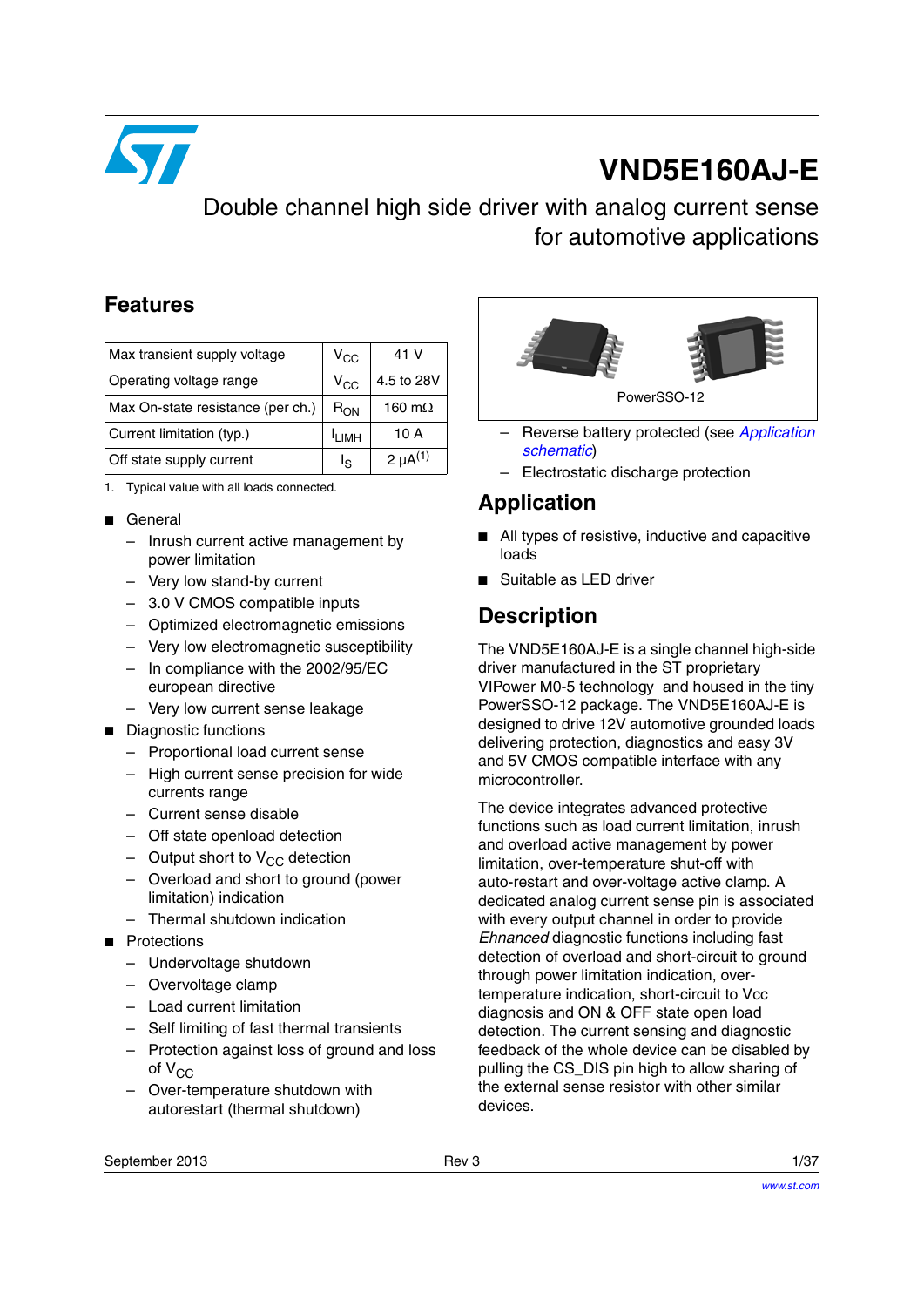## **Contents**

| 1              |     |                                                                   |  |  |  |
|----------------|-----|-------------------------------------------------------------------|--|--|--|
| $\overline{2}$ |     |                                                                   |  |  |  |
|                | 2.1 |                                                                   |  |  |  |
|                | 2.2 |                                                                   |  |  |  |
|                | 2.3 |                                                                   |  |  |  |
|                | 2.4 |                                                                   |  |  |  |
|                | 2.5 |                                                                   |  |  |  |
| 3              |     |                                                                   |  |  |  |
|                | 3.1 |                                                                   |  |  |  |
|                |     | Solution 1 : resistor in the ground line (RGND only)  24<br>3.1.1 |  |  |  |
|                |     | Solution 2 : diode (DGND) in the ground line  25<br>3.1.2         |  |  |  |
|                | 3.2 |                                                                   |  |  |  |
|                | 3.3 |                                                                   |  |  |  |
|                | 3.4 |                                                                   |  |  |  |
|                |     | 3.4.1                                                             |  |  |  |
|                | 3.5 |                                                                   |  |  |  |
| 4              |     |                                                                   |  |  |  |
|                | 4.1 |                                                                   |  |  |  |
| 5              |     |                                                                   |  |  |  |
|                | 5.1 |                                                                   |  |  |  |
|                | 5.2 |                                                                   |  |  |  |
|                | 5.3 |                                                                   |  |  |  |
| 6              |     |                                                                   |  |  |  |
| $\overline{7}$ |     |                                                                   |  |  |  |

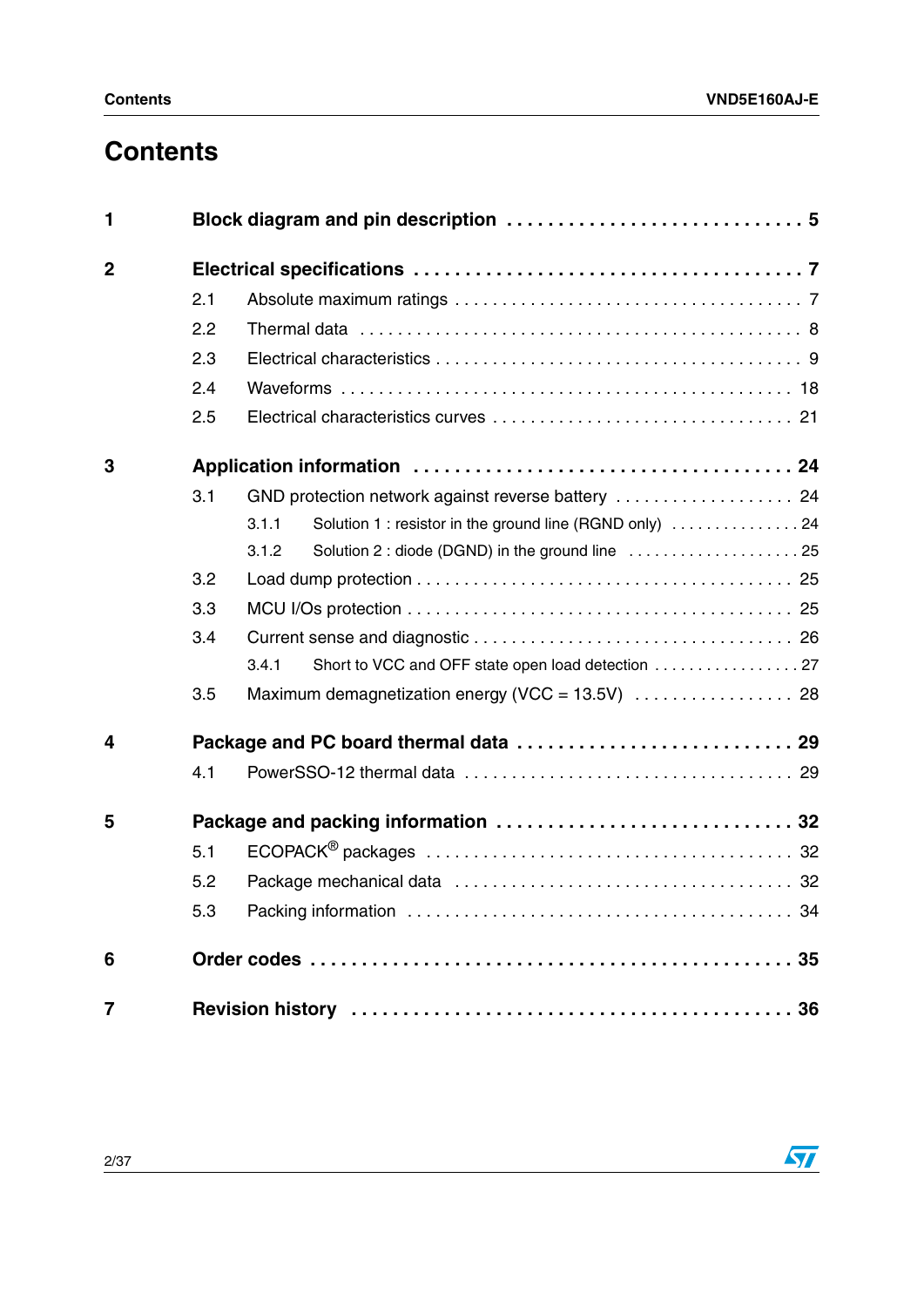## **List of tables**

| Table 1.  |                                                            |
|-----------|------------------------------------------------------------|
| Table 2.  | Suggested connections for unused and not connected pins  6 |
| Table 3.  |                                                            |
| Table 4.  |                                                            |
| Table 5.  |                                                            |
| Table 6.  |                                                            |
| Table 7.  |                                                            |
| Table 8.  |                                                            |
| Table 9.  |                                                            |
| Table 10. |                                                            |
| Table 11. |                                                            |
| Table 12. |                                                            |
| Table 13. |                                                            |
| Table 14. |                                                            |
| Table 15. |                                                            |
| Table 16. |                                                            |

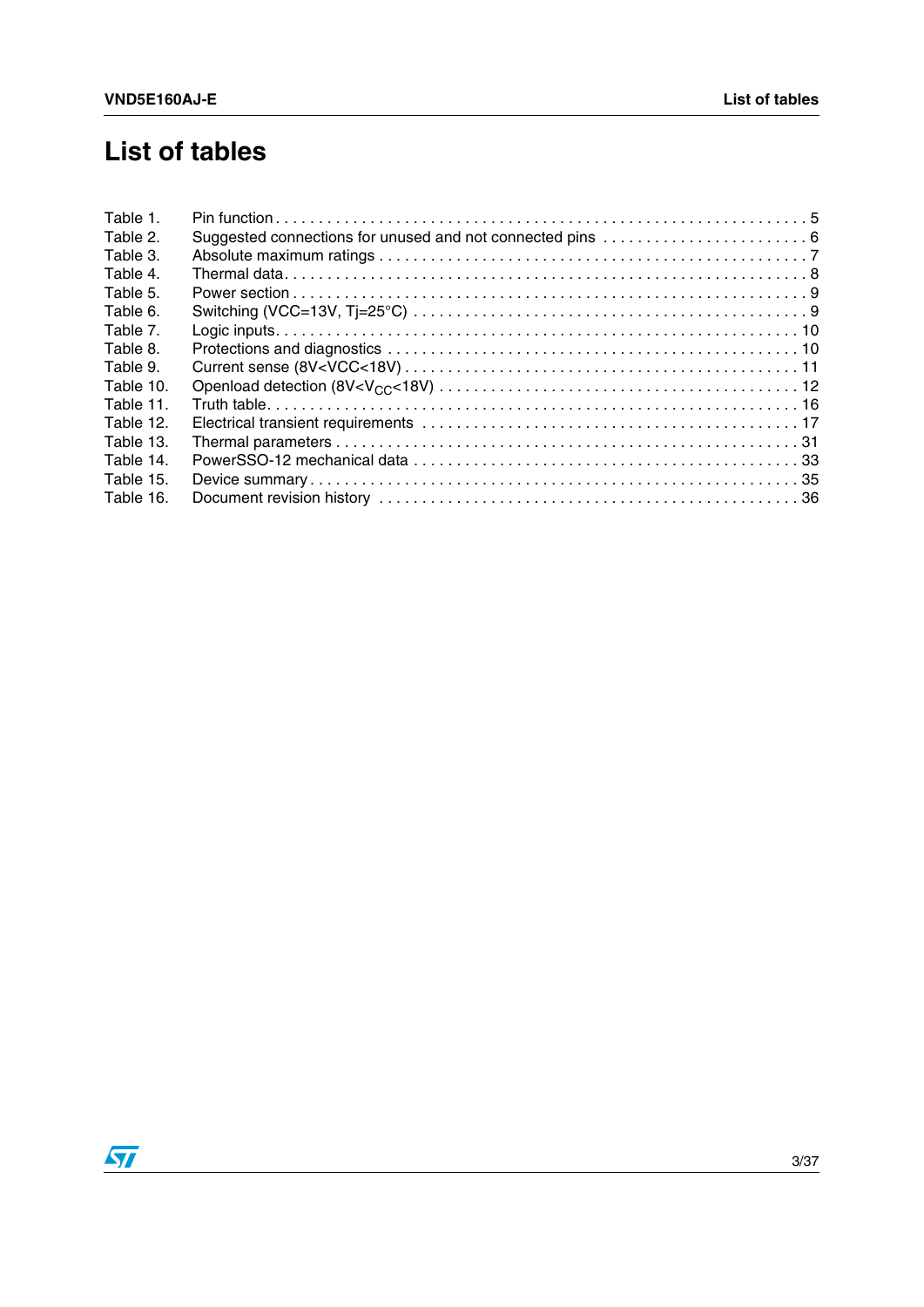# **List of figures**

| Figure 1.  |                                                                                           |  |
|------------|-------------------------------------------------------------------------------------------|--|
| Figure 2.  |                                                                                           |  |
| Figure 3.  |                                                                                           |  |
| Figure 4.  |                                                                                           |  |
| Figure 5.  |                                                                                           |  |
| Figure 6.  |                                                                                           |  |
| Figure 7.  | Delay response time between rising edge of ouput current and rising edge of current sense |  |
|            |                                                                                           |  |
| Figure 8.  |                                                                                           |  |
| Figure 9.  |                                                                                           |  |
| Figure 10. |                                                                                           |  |
| Figure 11. |                                                                                           |  |
| Figure 12. |                                                                                           |  |
| Figure 13. |                                                                                           |  |
| Figure 14. |                                                                                           |  |
| Figure 15. |                                                                                           |  |
| Figure 16. |                                                                                           |  |
| Figure 17. |                                                                                           |  |
| Figure 18. |                                                                                           |  |
| Figure 19. |                                                                                           |  |
| Figure 20. |                                                                                           |  |
| Figure 21. |                                                                                           |  |
| Figure 22. |                                                                                           |  |
| Figure 23. |                                                                                           |  |
| Figure 24. |                                                                                           |  |
| Figure 25. |                                                                                           |  |
| Figure 26. |                                                                                           |  |
| Figure 27. |                                                                                           |  |
| Figure 28. |                                                                                           |  |
| Figure 29. |                                                                                           |  |
| Figure 30. |                                                                                           |  |
| Figure 31. |                                                                                           |  |
| Figure 32. |                                                                                           |  |
| Figure 33. |                                                                                           |  |
| Figure 34. | Maximum turn-Off current versus inductance (for each channel)28                           |  |
| Figure 35. |                                                                                           |  |
| Figure 36. | Rthi-amb vs. PCB copper area in open box free air condition (one channel ON). 29          |  |
| Figure 37. | PowerSSO-12 thermal impedance junction ambient single pulse (one channel ON). 30          |  |
| Figure 38. | Thermal fitting model of a double channel HSD in PowerSSO-12 30                           |  |
| Figure 39. |                                                                                           |  |
| Figure 40. |                                                                                           |  |
| Figure 41. | PowerSSO-12 tape and reel shipment (suffix "TR") 34                                       |  |

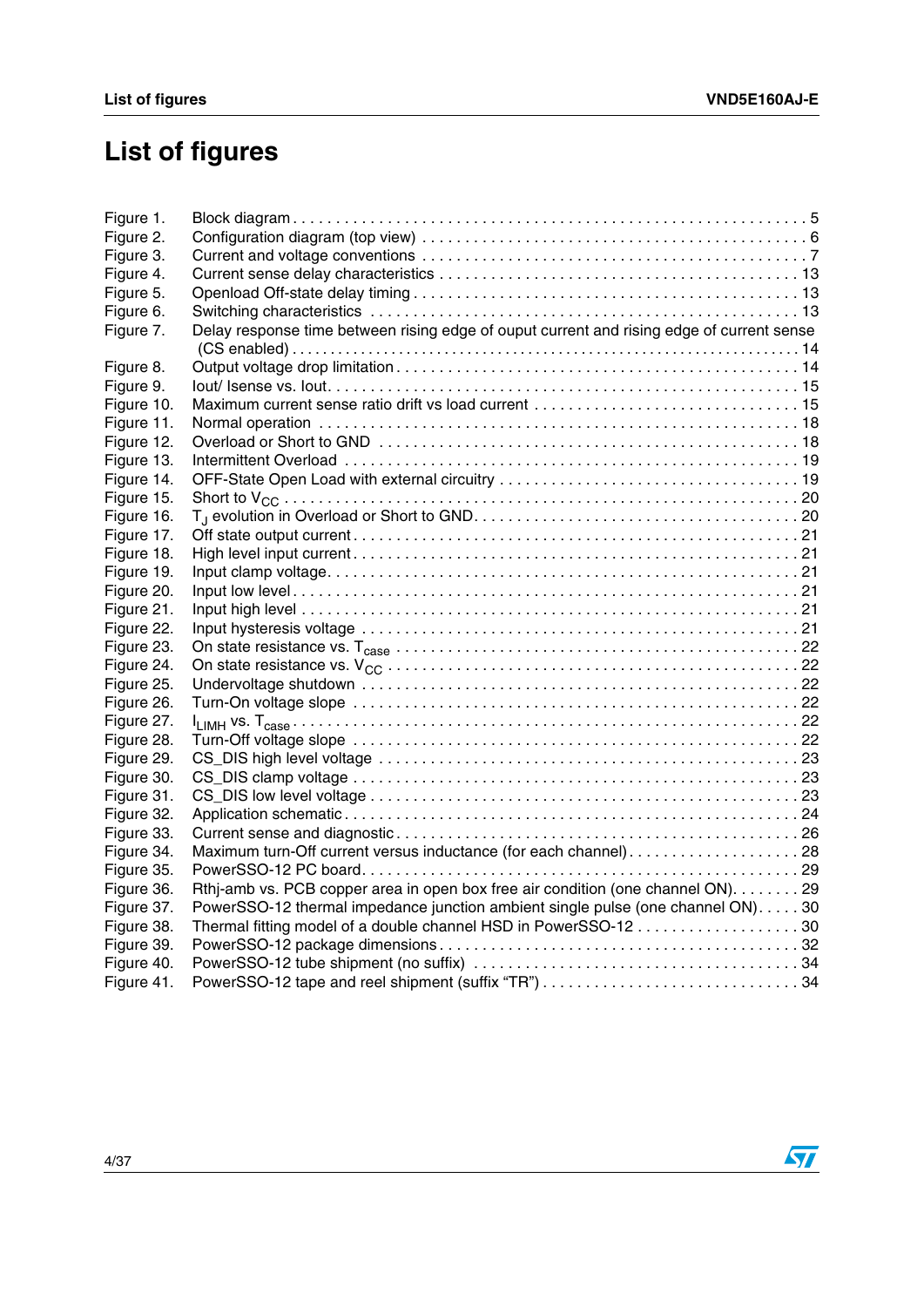## <span id="page-4-0"></span>**[1 Block diagram and pin description](#page-4-2)**



<span id="page-4-2"></span>

<span id="page-4-1"></span>Table 1. **Pin function** 

| <b>Name</b>           | <b>Function</b>                                                                                 |
|-----------------------|-------------------------------------------------------------------------------------------------|
| $V_{CC}$              | Battery connection.                                                                             |
| OUTPUT <sub>n</sub>   | Power output.                                                                                   |
| GND                   | Ground connection. Must be reverse battery protected by an external<br>diode/resistor network.  |
| INPUT <sub>n</sub>    | Voltage controlled input pin with hysteresis, CMOS compatible. Controls<br>output switch state. |
| <b>CURRENT SENSE,</b> | Analog current sense pin, delivers a current proportional to the load current.                  |
| CS DIS                | Active high CMOS compatible pin, to disable the current sense pin.                              |

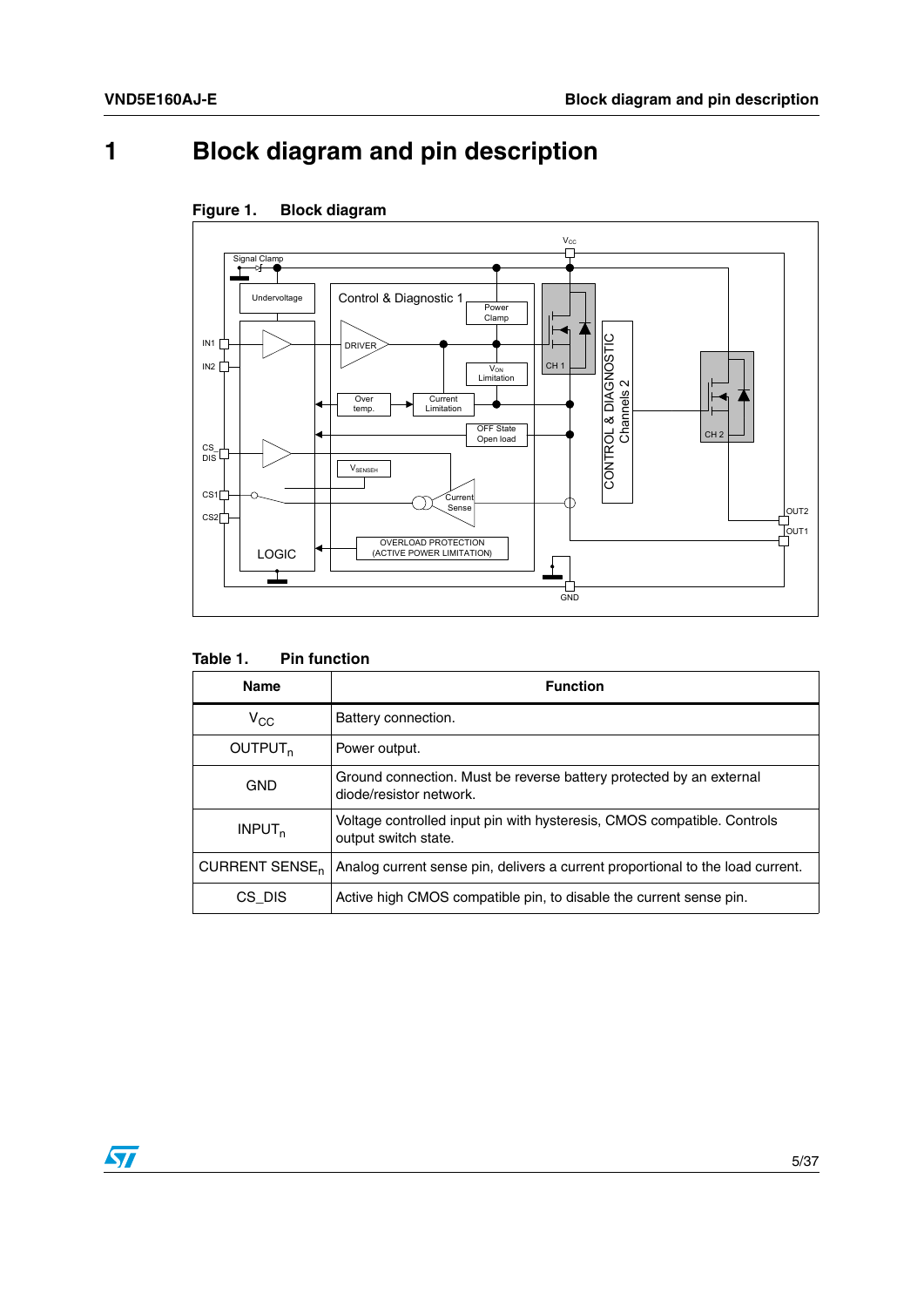<span id="page-5-1"></span>



<span id="page-5-0"></span>**Table 2. Suggested connections for unused and not connected pins**

| Connection / pin | <b>Current sense</b>           | <b>N.C.</b> | Output                           | Input                                                 | CS DIS   |
|------------------|--------------------------------|-------------|----------------------------------|-------------------------------------------------------|----------|
| Floating         | Not allowed                    |             |                                  |                                                       |          |
| To ground        | Through $1k\Omega$<br>resistor |             | Through 22 $k\Omega$<br>resistor | Through $10k\Omega$   Through $10k\Omega$<br>resistor | resistor |

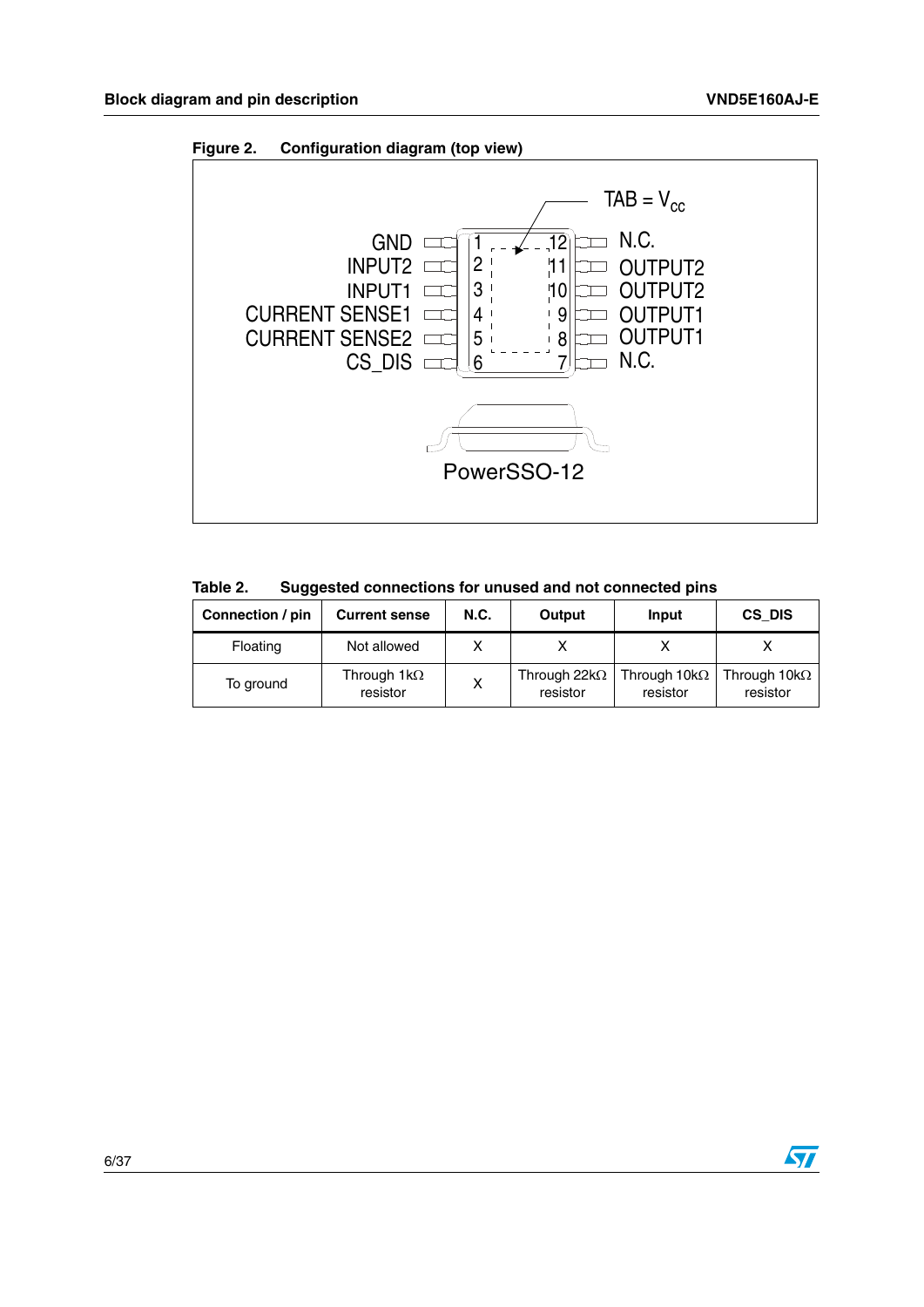### <span id="page-6-0"></span>**2 Electrical specifications**

<span id="page-6-3"></span>



*Note:*  $V_{Fn} = V_{OUTn} - V_{CC}$  *during reverse battery condition.* 

### <span id="page-6-1"></span>**2.1 Absolute maximum ratings**

Stressing the device above the rating listed in the "Absolute maximum ratings" table may cause permanent damage to the device. These are stress ratings only and operation of the device at these or any other conditions above those indicated in the Operating sections of this specification is not implied. Exposure to the conditions in table below for extended periods may affect device reliability. Refer also to the STMicroelectronics SURE Program and other relevant quality document.

| Symbol               | <b>Parameter</b>                       | Value                      | Unit        |
|----------------------|----------------------------------------|----------------------------|-------------|
| $V_{\rm CC}$         | DC supply voltage                      | 41                         | v           |
| $-V_{\rm CC}$        | Reverse DC supply voltage              | 0.3                        | v           |
| - <sup>I</sup> GND   | DC reverse ground pin current          | 200                        | mA          |
| $I_{\text{OUT}}$     | DC output current                      | Internally limited         | A           |
| - I <sub>OUT</sub>   | Reverse DC output current              | 6                          | Α           |
| $I_{IN}$             | DC input current                       | $-1$ to 10                 | mA          |
| <sup>I</sup> CSD     | DC current sense disable input current | $-1$ to 10                 | mA          |
| -I <sub>CSENSE</sub> | DC reverse CS pin current              | 200                        | mA          |
| V <sub>CSENSE</sub>  | Current sense maximum voltage          | $V_{CC}$ -41<br>+ $V_{CC}$ | $\vee$<br>ν |

<span id="page-6-2"></span>Table 3. **Absolute maximum ratings** 

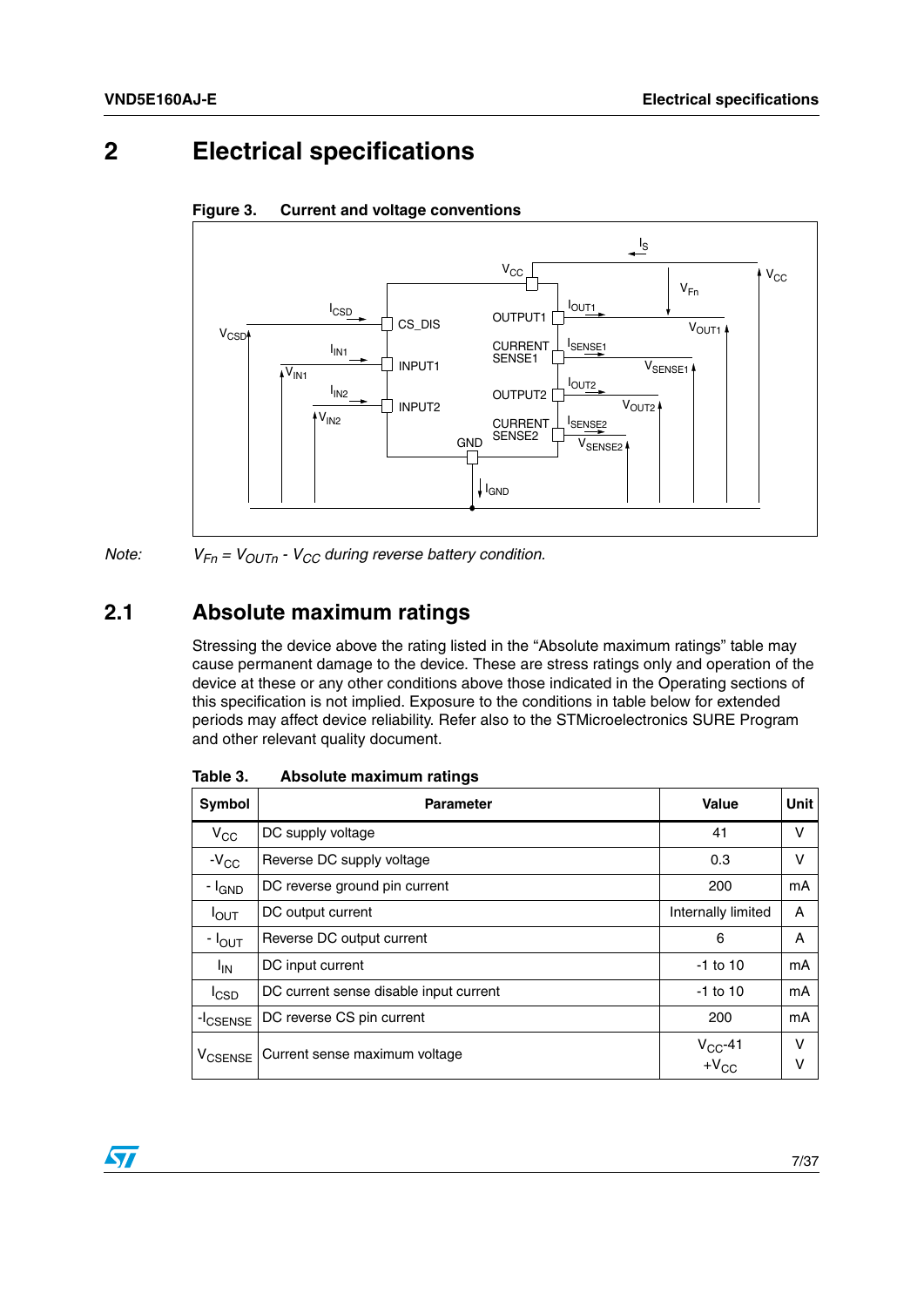| <b>Symbol</b>       | <b>Parameter</b>                                                                                                                                                                                | Value                                | Unit                       |
|---------------------|-------------------------------------------------------------------------------------------------------------------------------------------------------------------------------------------------|--------------------------------------|----------------------------|
| $E_{MAX}$           | Maximum switching energy (single pulse)<br>(L=12mH; R <sub>L</sub> =0 $\Omega$ ; V <sub>bat</sub> =13.5V; T <sub>istart</sub> =150 <sup>o</sup> C; I <sub>OUT</sub> = I <sub>limL</sub> (Typ.)) | 34                                   | mJ                         |
| V <sub>ESD</sub>    | Electrostatic discharge (Human Body Model: R=1.5KQ;<br>$C=100pF$<br>- INPUT<br>- CURRENT SENSE<br>- CS DIS<br>- OUTPUT<br>$-V_{CC}$                                                             | 4000<br>2000<br>4000<br>5000<br>5000 | $\vee$<br>v<br>v<br>v<br>v |
| V <sub>ESD</sub>    | Charge device model (CDM-AEC-Q100-011)                                                                                                                                                          | 750                                  | v                          |
| T,                  | Junction operating temperature                                                                                                                                                                  | $-40$ to 150                         | °C                         |
| ${\sf T}_{\sf stg}$ | Storage temperature                                                                                                                                                                             | $-55$ to 150                         | °C                         |

**Table 3. Absolute maximum ratings (continued)**

### <span id="page-7-0"></span>**2.2 Thermal data**

#### <span id="page-7-1"></span>Table 4. **Thermal data**

| <b>Symbol</b>         | <b>Parameter</b>                                       | Max. value           | Unit                          |
|-----------------------|--------------------------------------------------------|----------------------|-------------------------------|
| $R_{\text{thi-case}}$ | Thermal resistance junction-case (With one channel ON) |                      | $^{\circ}$ C/W $\overline{ }$ |
| $R_{\text{thi-amb}}$  | Thermal resistance junction-ambient                    | See Figure 36   °C/W |                               |

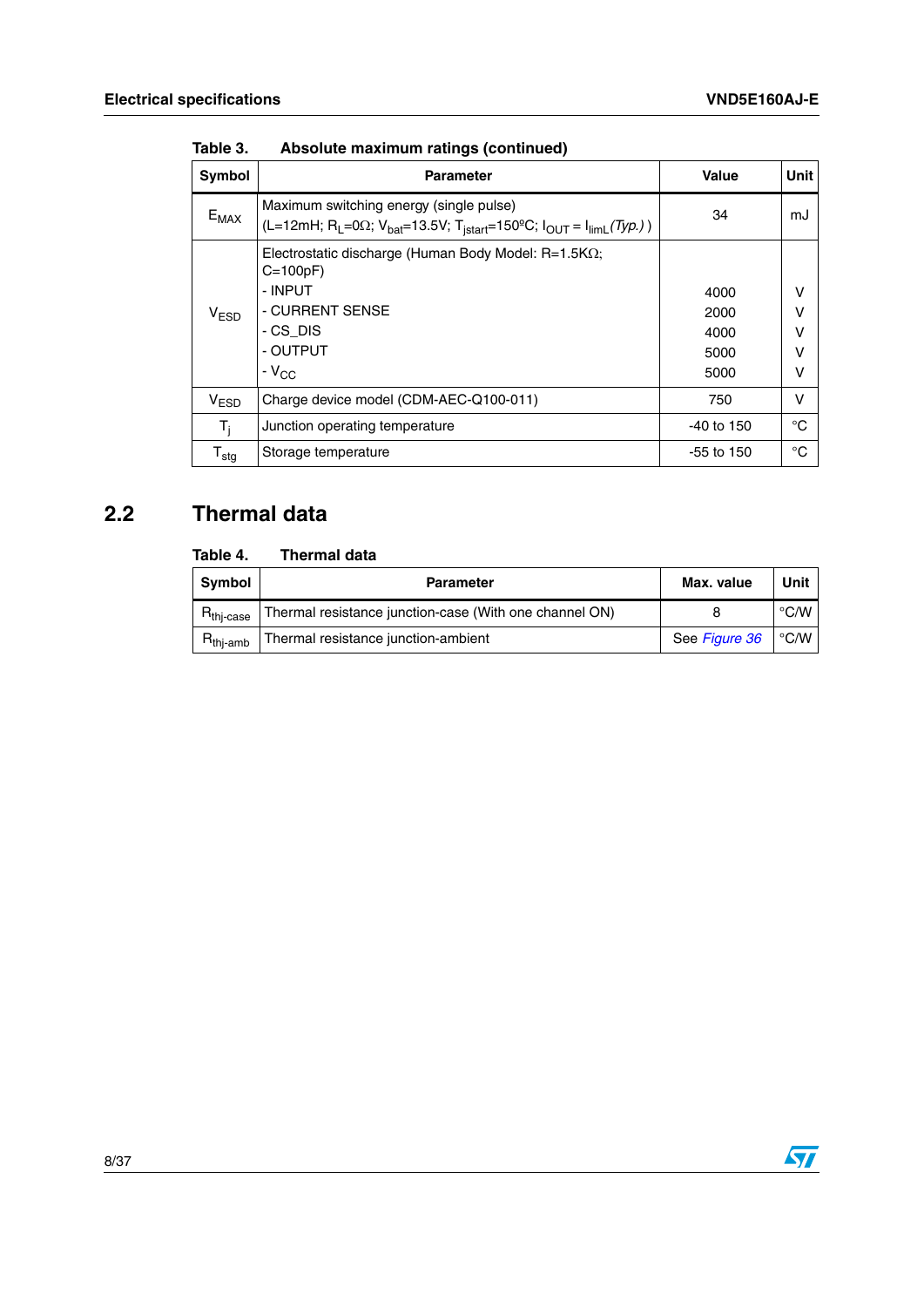### <span id="page-8-0"></span>**2.3 Electrical characteristics**

Values specified in this section are for 8V<V $_{\rm CC}$ <28V; -40°C<T<sub>j</sub><150°C, unless otherwise stated.

| Symbol               | <b>Parameter</b>                                | <b>Test conditions</b>                                                                                                                                       | Min.                 | Typ.           | Max.           | Unit         |
|----------------------|-------------------------------------------------|--------------------------------------------------------------------------------------------------------------------------------------------------------------|----------------------|----------------|----------------|--------------|
| $V_{CC}$             | Operating supply voltage                        |                                                                                                                                                              | 4.5                  | 13             | 28             | v            |
| $V_{USD}$            | Undervoltage shutdown                           |                                                                                                                                                              |                      | 3.5            | 4.5            | v            |
| V <sub>USDhyst</sub> | Undervoltage shutdown<br>hysteresis             |                                                                                                                                                              |                      | 0.5            |                | $\vee$       |
|                      |                                                 | $I_{\text{OUT}}$ = 1A; T <sub>i</sub> = 25°C                                                                                                                 |                      |                | 160            | $m\Omega$    |
| $R_{ON}$             | On state resistance (1)                         | $I_{\text{OUT}} = 1$ A; T <sub>i</sub> = 150°C                                                                                                               |                      |                | 320            | $m\Omega$    |
|                      |                                                 | $I_{\text{OUT}}$ 1A; $V_{\text{CC}}$ = 5V; T <sub>i</sub> = 25°C                                                                                             |                      |                | 210            | $m\Omega$    |
| $V_{\text{clamp}}$   | Clamp voltage                                   | $IS=20$ mA                                                                                                                                                   | 41                   | 46             | 52             | $\mathsf{V}$ |
| $I_{\rm S}$          | Supply current                                  | Off State; $V_{CC}$ = 13V; T <sub>i</sub> = 25°C;<br>$V_{IN} = V_{OUIT} = V_{SENSE} = V_{CSD} = 0V$<br>On State; $V_{CC}$ =13V; $V_{IN}$ =5V; $I_{OUIT}$ =0A |                      | $2^{(2)}$<br>3 | $5^{(2)}$<br>6 | μA<br>mA     |
| $L$ (off1)           | Off state output<br>current <sup>(1)</sup>      | $V_{IN} = V_{OUT} = 0V$ ; $V_{CC} = 13V$ ; T <sub>i</sub> =25°C<br>$V_{IN} = V_{OUT} = 0V$ ; $V_{CC} = 13V$ ; T <sub>i</sub> =125°C                          | $\Omega$<br>$\Omega$ | 0.01           | 3<br>5         | μA           |
| VF                   | Output - V <sub>CC</sub> diode<br>voltage $(1)$ | $-I_{\rm OUT} = 0.6$ A; T <sub>i</sub> =150°C                                                                                                                |                      |                | 0.7            | v            |

<span id="page-8-1"></span>

| Table 5. | <b>Power section</b> |
|----------|----------------------|
|          |                      |

1. For each channel.

2. PowerMOS leakage included.

<span id="page-8-2"></span>

| Table 6. | Switching (V <sub>CC</sub> =13V, T <sub>j</sub> =25°C) |
|----------|--------------------------------------------------------|
|----------|--------------------------------------------------------|

| Symbol                | <u>ບ \ ພບ</u><br><b>Parameter</b>       | <b>Test conditions</b>           | Min. | Typ.              | Max. | Unit      |
|-----------------------|-----------------------------------------|----------------------------------|------|-------------------|------|-----------|
| $t_{d(on)}$           | Turn- On delay time                     | $R_1 = 13\Omega$ (see Figure 6.) |      | 10                |      | μs        |
| $t_{d(off)}$          | Turn- Off delay time                    | $R_1 = 13\Omega$ (see Figure 6.) |      | 15                |      | μs        |
| $(dV_{OUT}/dt)_{on}$  | Turn- On voltage<br>slope               | $R_1 = 13\Omega$                 |      | See<br>Figure 26. |      | $V/\mu s$ |
| $(dV_{OUT}/dt)_{off}$ | Turn- Off voltage<br>slope              | $R_1 = 13\Omega$                 |      | See<br>Figure 28. |      | $V/\mu s$ |
| <b>W<sub>ON</sub></b> | Switching energy<br>losses during twon  | $R_1 = 13\Omega$ (see Figure 6.) |      | 0.03              |      | mJ        |
| WOFF                  | Switching energy<br>losses during twoff | $R_1 = 13\Omega$ (see Figure 6.) |      | 0.02              |      | mJ        |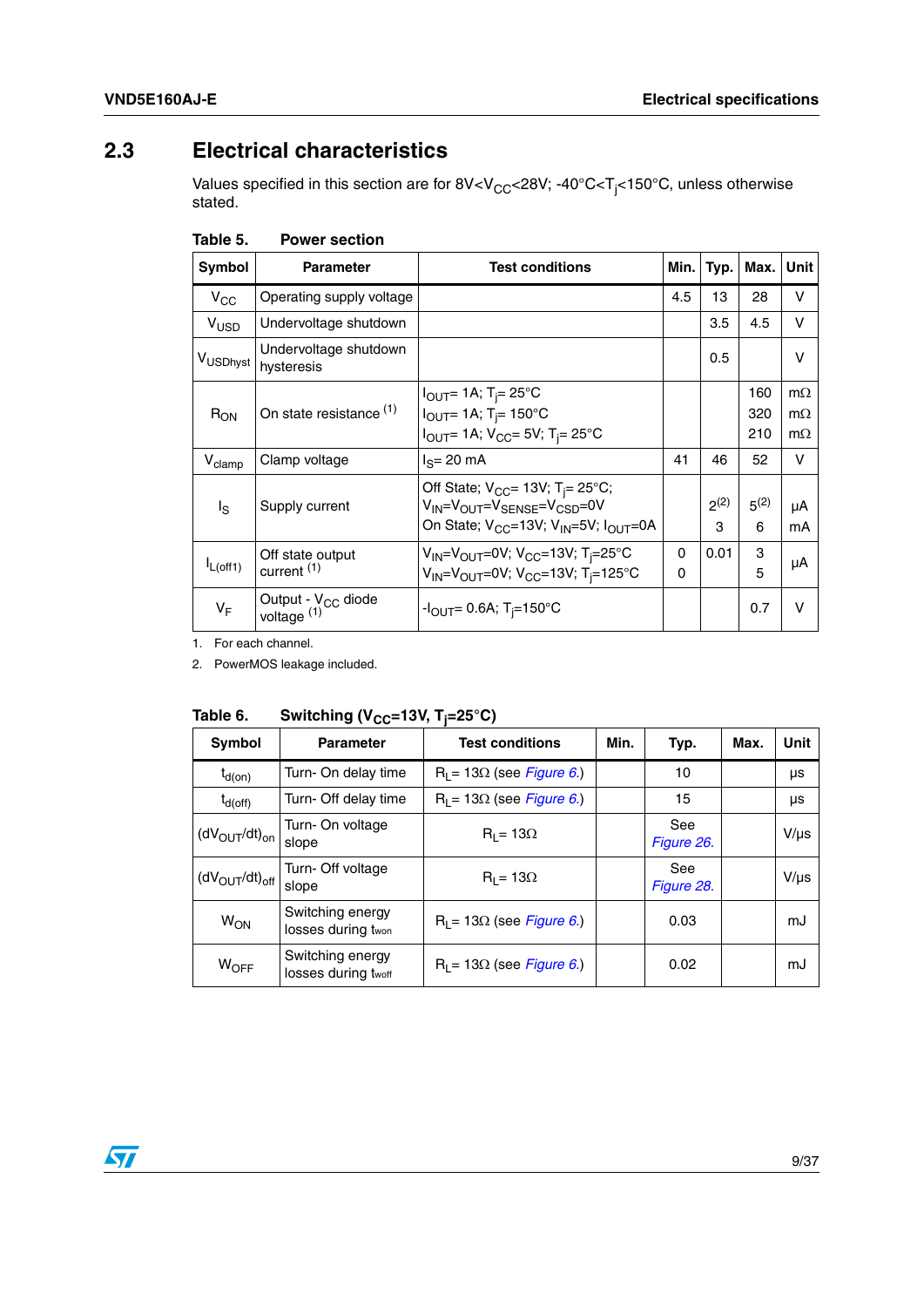$\sqrt{2}$ 

| Symbol                 | <b>Parameter</b>          | <b>Test conditions</b>              | Min. | Typ.   | Max.           | Unit   |
|------------------------|---------------------------|-------------------------------------|------|--------|----------------|--------|
| $V_{IL}$               | Input low level voltage   |                                     |      |        | 0.9            | v      |
| I <sub>IL</sub>        | Low level input current   | $V_{IN} = 0.9V$                     | 1    |        |                | μA     |
| $V_{\text{IH}}$        | Input high level voltage  |                                     | 2.1  |        |                | v      |
| Iн                     | High level input current  | $V_{IN} = 2.1V$                     |      |        | 10             | μA     |
| $V_{I(hyst)}$          | Input hysteresis voltage  |                                     | 0.25 |        |                | v      |
| $V_{ICL}$              | Input clamp voltage       | $I_{IN}$ = 1mA<br>$I_{IN}$ = -1mA   | 5.5  | $-0.7$ | $\overline{7}$ | v<br>v |
| V <sub>CSDL</sub>      | CS_DIS low level voltage  |                                     |      |        | 0.9            | v      |
| <b>I</b> CSDL          | Low level CS_DIS current  | $V_{\text{CSD}} = 0.9V$             | 1    |        |                | μA     |
| $V_{\text{CSDH}}$      | CS_DIS high level voltage |                                     | 2.1  |        |                | v      |
| <b>I</b> CSDH          | High level CS_DIS current | $V_{\text{CSD}} = 2.1V$             |      |        | 10             | μA     |
| $V_{\text{CSD(hyst)}}$ | CS_DIS hysteresis voltage |                                     | 0.25 |        |                | v      |
| V <sub>CSCL</sub>      | CS_DIS clamp voltage      | $I_{CSD}$ = 1mA<br>$I_{CSD} = -1mA$ | 5.5  | $-0.7$ | $\overline{7}$ | v<br>V |

<span id="page-9-0"></span>Table 7. **Logic inputs** 

#### <span id="page-9-1"></span>**Table 8. Protections and diagnostics (1)**

| Symbol                      | <b>Parameter</b>                                      | <b>Test conditions</b>                                                                           | Min.                | Typ.           | Max.         | Unit   |
|-----------------------------|-------------------------------------------------------|--------------------------------------------------------------------------------------------------|---------------------|----------------|--------------|--------|
| <b>I</b> limH               | DC short circuit current                              | $V_{CC}$ = 13V<br>5V < V <sub>CC</sub> < 28V                                                     | 7                   | 10             | 14<br>14     | A<br>A |
| l <sub>limL</sub>           | Short circuit current<br>during thermal cycling       | $V_{CC}$ = 13V;<br>$T_R < T_i < T_{TSD}$                                                         |                     | 2.5            |              | A      |
| $\mathsf{T}_{\mathsf{TSD}}$ | Shutdown temperature                                  |                                                                                                  | 150                 | 175            | 200          | °C     |
| $T_R$                       | Reset temperature                                     |                                                                                                  | $T_{\text{RS}} + 1$ | $T_{RS}$ + 5   |              | °C     |
| $T_{\rm RS}$                | Thermal reset of STATUS                               |                                                                                                  | 135                 |                |              | °C     |
| $T_{H YST}$                 | Thermal hysteresis<br>$(T_{\text{TSD}}-T_{\text{R}})$ |                                                                                                  |                     | $\overline{7}$ |              | °C     |
| V <sub>DEMAG</sub>          | Turn-Off output voltage<br>clamp                      | $I_{\text{OUT}}$ = 1A; V <sub>IN</sub> = 0; L = 20mH   V <sub>CC</sub> -41   V <sub>CC</sub> -46 |                     |                | $V_{CC}$ -52 | $\vee$ |
| $V_{ON}$                    | Output voltage drop<br>limitation                     | $I_{\text{OUT}} = 0.03A;$<br>$T_i = -40^{\circ}C150^{\circ}C$<br>(see Figure 8.)                 |                     | 25             |              | mV     |

1. To ensure long term reliability under heavy overload or short circuit conditions, protection and related diagnostic signals must be used together with a proper software strategy. If the device is subjected to abnormal c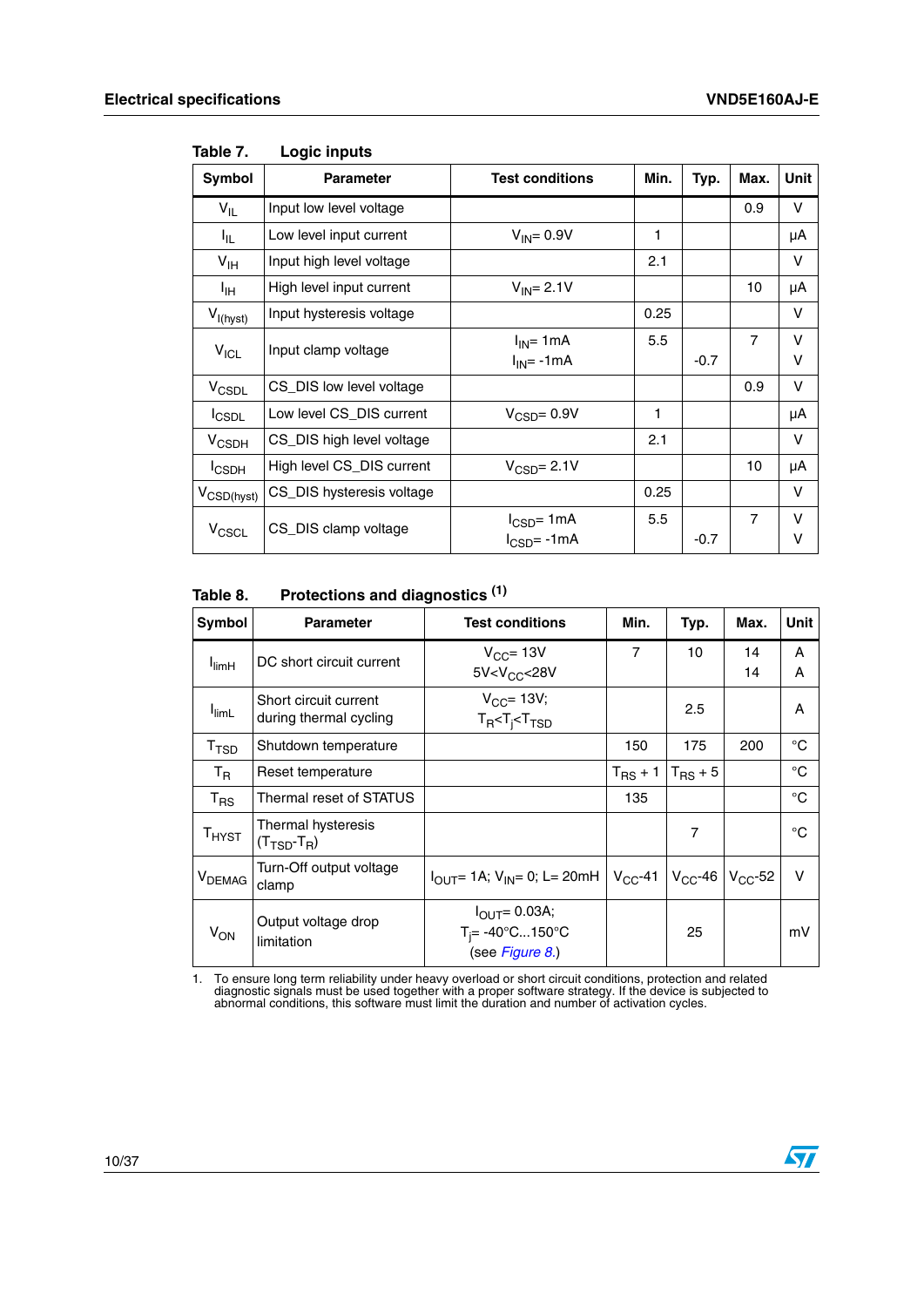| <b>Symbol</b>             | <b>Parameter</b>                                     | <b>Test conditions</b>                                                                                                                                                                                                                 | Min.         | Typ.       | Max.       | Unit     |
|---------------------------|------------------------------------------------------|----------------------------------------------------------------------------------------------------------------------------------------------------------------------------------------------------------------------------------------|--------------|------------|------------|----------|
| $K_0$                     | <b>IOUT/ISENSE</b>                                   | $I_{\text{OUT}} = 0.025A$ ; $V_{\text{SENSE}} = 0.5V$ ; $V_{\text{CSD}} = 0V$ ;<br>$T_i = -40^{\circ}C150^{\circ}C$                                                                                                                    | 270          | 520        | 730        |          |
| $K_1$                     | <b>IOUT/ISENSE</b>                                   | $I_{\text{OUT}} = 0.35$ A; $V_{\text{SENSE}} = 0.5$ V; $V_{\text{CSD}} = 0$ V;<br>$T_i = -40^{\circ}C150^{\circ}C$<br>I <sub>OUT</sub> =0.35A; V <sub>SENSE</sub> =0.5V; V <sub>CSD</sub> =0V;<br>$T_i = 25^{\circ}$ C150 $^{\circ}$ C | 345<br>370   | 470<br>470 | 610<br>540 |          |
| $dK_1/K_1^{(1)}$          | Current sense ratio<br>drift                         | $I_{\text{OUT}}$ = 0.35A; $V_{\text{SENSE}}$ = 0.5V;<br>$V_{CSD} = 0V$ ;<br>T <sub>J</sub> = -40 °C to 150 °C                                                                                                                          | -13          |            | 13         | $\%$     |
| $K_2$                     | <b>IOUT/ISENSE</b>                                   | $I_{\text{OUT}}$ = 0.5A; $V_{\text{SENSE}}$ = 4V; $V_{\text{CSD}}$ = 0V;<br>$T_i = -40^{\circ}C150^{\circ}C$<br>$I_{\text{OUT}}$ = 0.5A; $V_{\text{SENSE}}$ = 4V; $V_{\text{CSD}}$ = 0V;<br>$T_i = 25^{\circ}$ C150 $^{\circ}$ C       | 370<br>390   | 460<br>460 | 550<br>510 |          |
| $dK_2/K_2^{(1)}$          | Current sense ratio<br>drift                         | $I_{\text{OUT}}$ = 0.5 A; $V_{\text{SENSE}}$ = 4 V;<br>$V_{CSD} = 0V$ ;<br>T <sub>.I</sub> = -40 °C to 150 °C                                                                                                                          | -8           |            | 8          | $\%$     |
| $K_3$                     | <b>IOUT/ISENSE</b>                                   | $I_{\text{OUT}}$ = 1.5A; $V_{\text{SENSE}}$ = 4V; $V_{\text{CSD}}$ = 0V;<br>$T_i = -40^{\circ}C150^{\circ}C$<br>$I_{\text{OUT}}$ =1.5A; $V_{\text{SENSE}}$ =4V; $V_{\text{CSD}}$ =0V;<br>$T_i = 25^{\circ}$ C150 $^{\circ}$ C          | 400<br>410   | 430<br>430 | 470<br>460 |          |
| $dK_3/K_3^{(1)}$          | Current sense ratio<br>drift                         | $I_{\text{OUT}}$ 1.5 A; $V_{\text{SENSE}}$ = 4 V;<br>$V_{CSD} = 0V$ ;<br>T <sub>J</sub> = -40 °C to 150 °C                                                                                                                             | -4           |            | 4          | $\%$     |
| <b>ISENSE0</b>            | Analog sense<br>leakage current                      | I <sub>OUT</sub> =0A; V <sub>SENSE</sub> =0V;<br>V <sub>CSD</sub> =5V; V <sub>IN</sub> =0V; T <sub>i</sub> =-40°C150°C<br>$V_{\text{CSD}} = 0V$ ; $V_{\text{IN}} = 5V$ ; T <sub>i</sub> =-40°C150°C                                    | 0<br>0       |            | 1<br>2     | μA<br>μA |
|                           |                                                      | $I_{OUIT} = 0.6A$ ; $V_{SENSE} = 0V$ ;<br>$V_{\text{CSD}}$ =5V; V <sub>IN</sub> =5V; T <sub>j</sub> = -40°C150°C                                                                                                                       | 0            |            | 1          | μA       |
| $I_{OL}$                  | Openload ON state<br>current detection<br>threshold  | $V_{IN}$ = 5V, 8V <v<sub>CC&lt;18V<br/><math>I_{\text{SENSE}} = 5 \mu A</math></v<sub>                                                                                                                                                 | $\mathbf{1}$ |            | 5          | mA       |
| V <sub>SENSE</sub>        | Max analog<br>senseoutput<br>voltage                 | $I_{\text{OUT}}=1.5A; V_{\text{CSD}}=0V;$                                                                                                                                                                                              | 5            |            |            | v        |
| $V_{\text{SENSEH}}^{(2)}$ | Analog sense<br>output voltage in<br>fault condition | $V_{CC}$ =13V; R <sub>SENSE</sub> = 3.9K $\Omega$ ;                                                                                                                                                                                    |              | 8          |            | V        |
| $I_{\text{SENSEH}}^{(2)}$ | Analog sense<br>output current in<br>fault condition | $V_{CC}$ =13V; $V_{SENSE}$ = 5V;                                                                                                                                                                                                       |              | 9          |            | mA       |

<span id="page-10-0"></span>**Table 9. Current sense (8V<VCC<18V)**

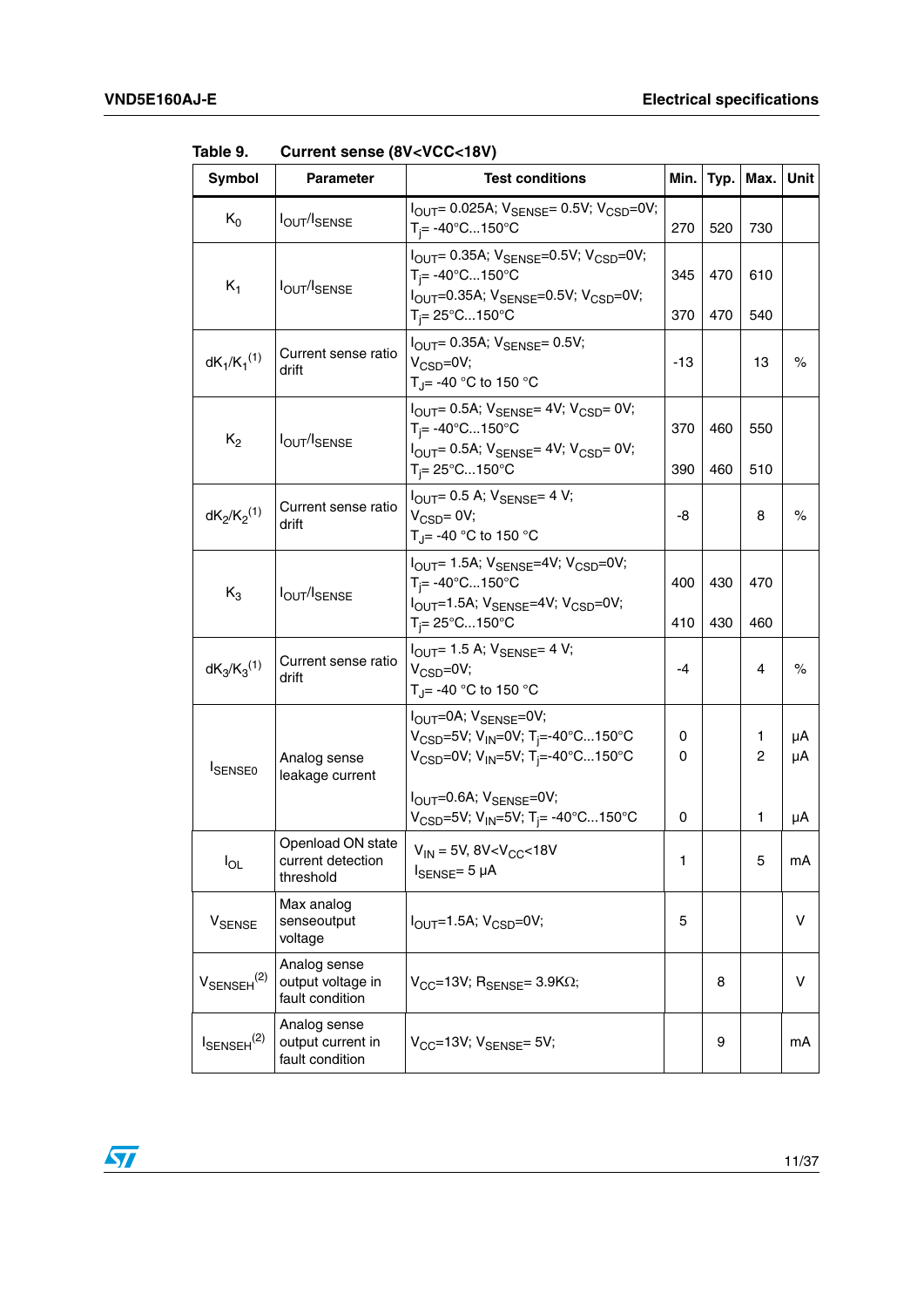| Symbol                         | <b>Parameter</b>                                                                                          | <b>Test conditions</b>                                                                                                                                                      | Min. | Typ. | Max. | Unit     |
|--------------------------------|-----------------------------------------------------------------------------------------------------------|-----------------------------------------------------------------------------------------------------------------------------------------------------------------------------|------|------|------|----------|
| <sup>I</sup> DSENSE1H          | Delay response<br>time from falling<br>edge of CS_DIS<br>pin                                              | V <sub>SENSE</sub> <4V, 0.08A <lout<1.5a<br>ISENSE=90% of ISENSE max<br/>(see Figure 4.)</lout<1.5a<br>                                                                     |      | 40   | 100  | μs       |
| <sup>t</sup> DSENSE1L          | Delay response<br>time from rising<br>edge of CS_DIS<br>pin                                               | $V_{\text{SENSE}}$ <4V, 0.08A <lout<1.5a<br>ISENSE=10% of ISENSE max<br/>(see Figure 4.)</lout<1.5a<br>                                                                     |      | 5    | 20   | μs       |
| <sup>t</sup> DSENSE2H          | Delay response<br>time from rising<br>edge of INPUT pin                                                   | $V_{\rm SFNSF}$ <4V, 0.08A <lout<1.5a<br><math>I_{\text{SENSE}} = 90\%</math> of <math>I_{\text{SENSE max}}</math><br/>(see Figure 4.)</lout<1.5a<br>                       |      | 30   | 150  | μs       |
| $\Delta t$ <sub>DSENSE2H</sub> | Delay response<br>time between rising<br>edge of output<br>current and rising<br>edge of current<br>sense | $V_{\text{SENSE}}$ < 4V,<br>$I_{\text{SENSE}}$ = 90% of $I_{\text{SENSEMAX}}$<br>$I_{\text{OUT}}$ = 90% of $I_{\text{OUTMAX}}$<br>$I_{\text{OUTMAX}}$ = 1.5A (see Figure 7) |      |      | 110  | □□μ<br>s |
| <sup>t</sup> DSENSE2L          | Delay response<br>time from falling<br>edge of INPUT pin                                                  | $V_{\text{SENSE}}$ <4V, 0.08A <lout<1.5a<br>ISENSE=10% of ISENSE max<br/>(see Figure 4.)</lout<1.5a<br>                                                                     |      | 80   | 250  | μs       |

**Table 9. Current sense (8V<VCC<18V) (continued)**

1. Parameter guaranteed by design; it is not tested.

2. Fault condition includes: power limitation, overtemperature and open load OFF state detection.

<span id="page-11-0"></span>

| Table 10. | Openload detection (8V <v<sub>CC&lt;18V)</v<sub> |  |
|-----------|--------------------------------------------------|--|
|           |                                                  |  |

| Symbol              | <b>Parameter</b>                                                                               | <b>Test conditions</b>                                                                          | Min.           | Typ.            | Max.           | Unit |
|---------------------|------------------------------------------------------------------------------------------------|-------------------------------------------------------------------------------------------------|----------------|-----------------|----------------|------|
| $V_{OL}$            | Openload Off state<br>voltage detection<br>threshold                                           | $V_{IN} = 0 V$                                                                                  | $\overline{c}$ | See<br>Figure 5 | $\overline{4}$ | v    |
| <sup>t</sup> DSTKON | Output short circuit to<br>$V_{CC}$ detection delay at<br>turn Off                             | See Figure 5                                                                                    | 180            |                 | 1200           | μs   |
| $I_{L(off2)r}$      | Off state output current<br>at $V_{\text{OUT}} = 4V$                                           | $V_{IN} = 0V$ ; $V_{SENSE} = 0V$<br>$V_{\text{OUT}}$ rising from 0V to 4V                       | $-120$         |                 | $\Omega$       | μA   |
| $I_{L(off2)f}$      | Off state output current<br>at $V_{\text{OUT}} = 2V$                                           | $V_{IN} = 0V$ ; $V_{SENSE} = V_{SENSEH}$<br>$V_{\text{OUT}}$ falling from $V_{\text{CC}}$ to 2V | -50            |                 | 90             | μA   |
| td_vol              | Delay response from<br>output rising edge to<br>V <sub>SENSE</sub> rising edge in<br>open-load | $V_{OIII} = 4 V$ ; $V_{IN} = 0V$<br>$V_{\text{SENSE}} = 90\% \text{ of } V_{\text{SENSEH}}$     |                |                 | 20             | μs   |

12/37

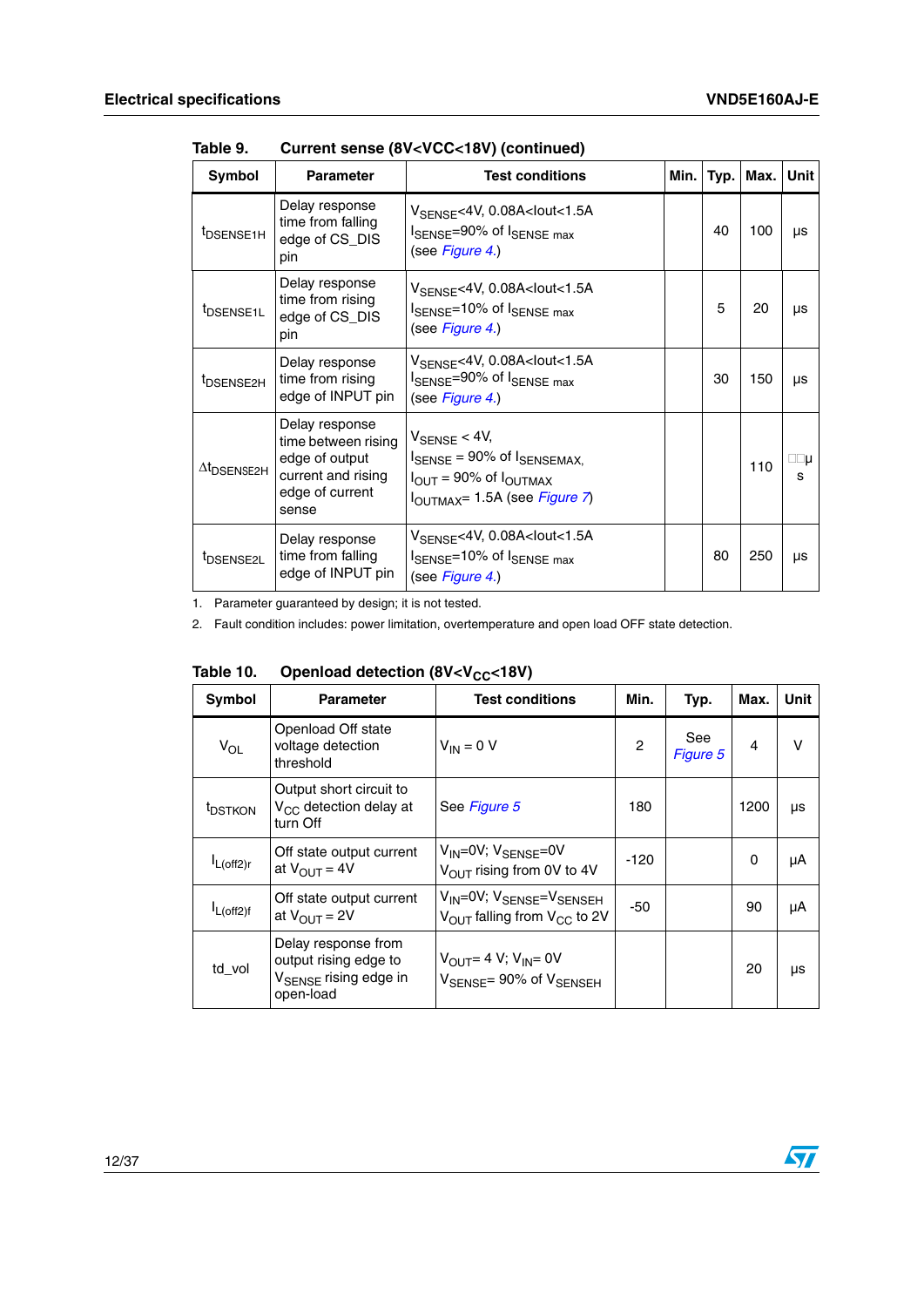<span id="page-12-0"></span>**Figure 4. Current sense delay characteristics**



<span id="page-12-1"></span>



<span id="page-12-2"></span>**Figure 6. Switching characteristics**

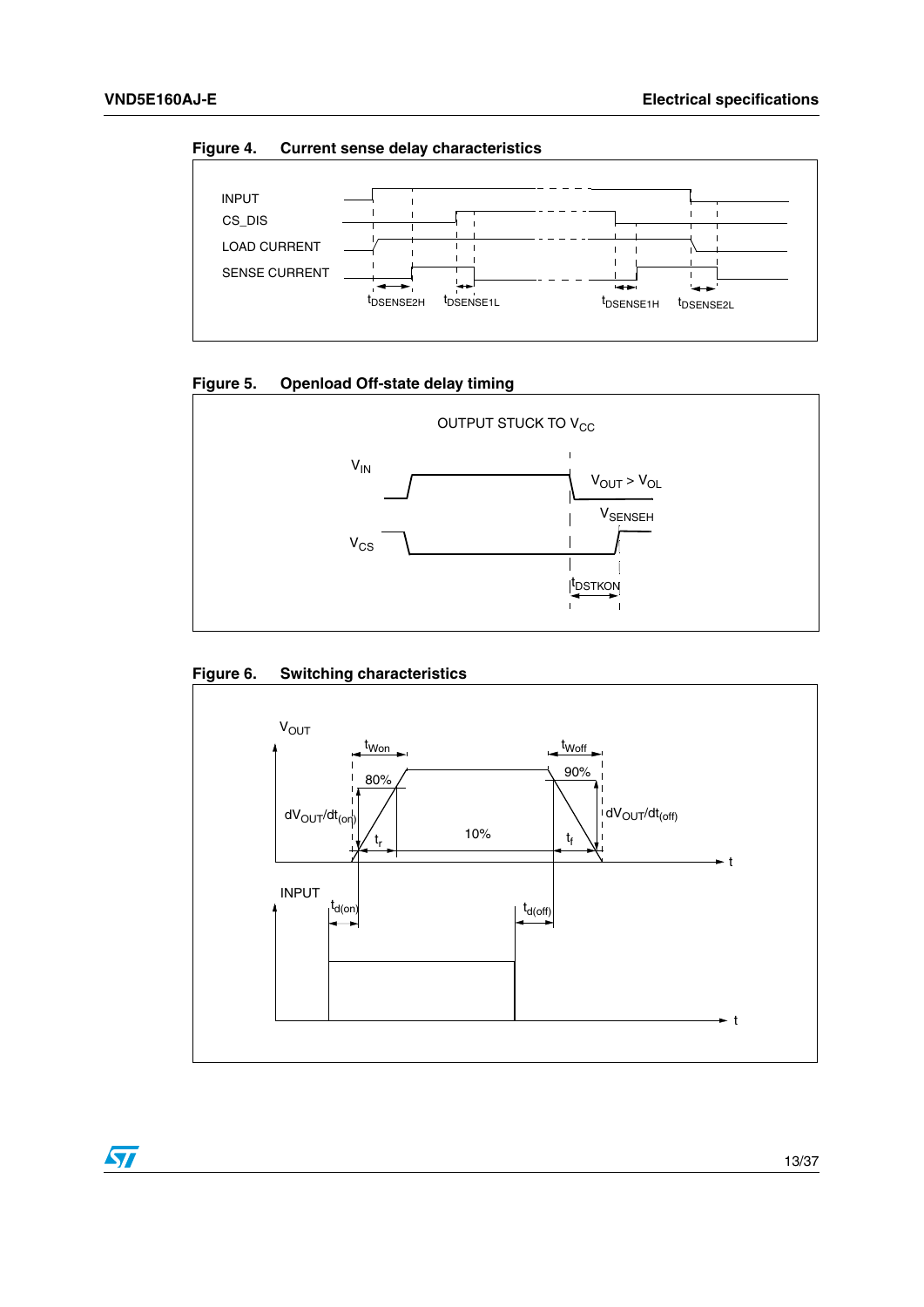$\sqrt{2}$ 



<span id="page-13-0"></span>**Figure 7. Delay response time between rising edge of ouput current and rising edge of current sense (CS enabled)**

<span id="page-13-1"></span>**Figure 8. Output voltage drop limitation**

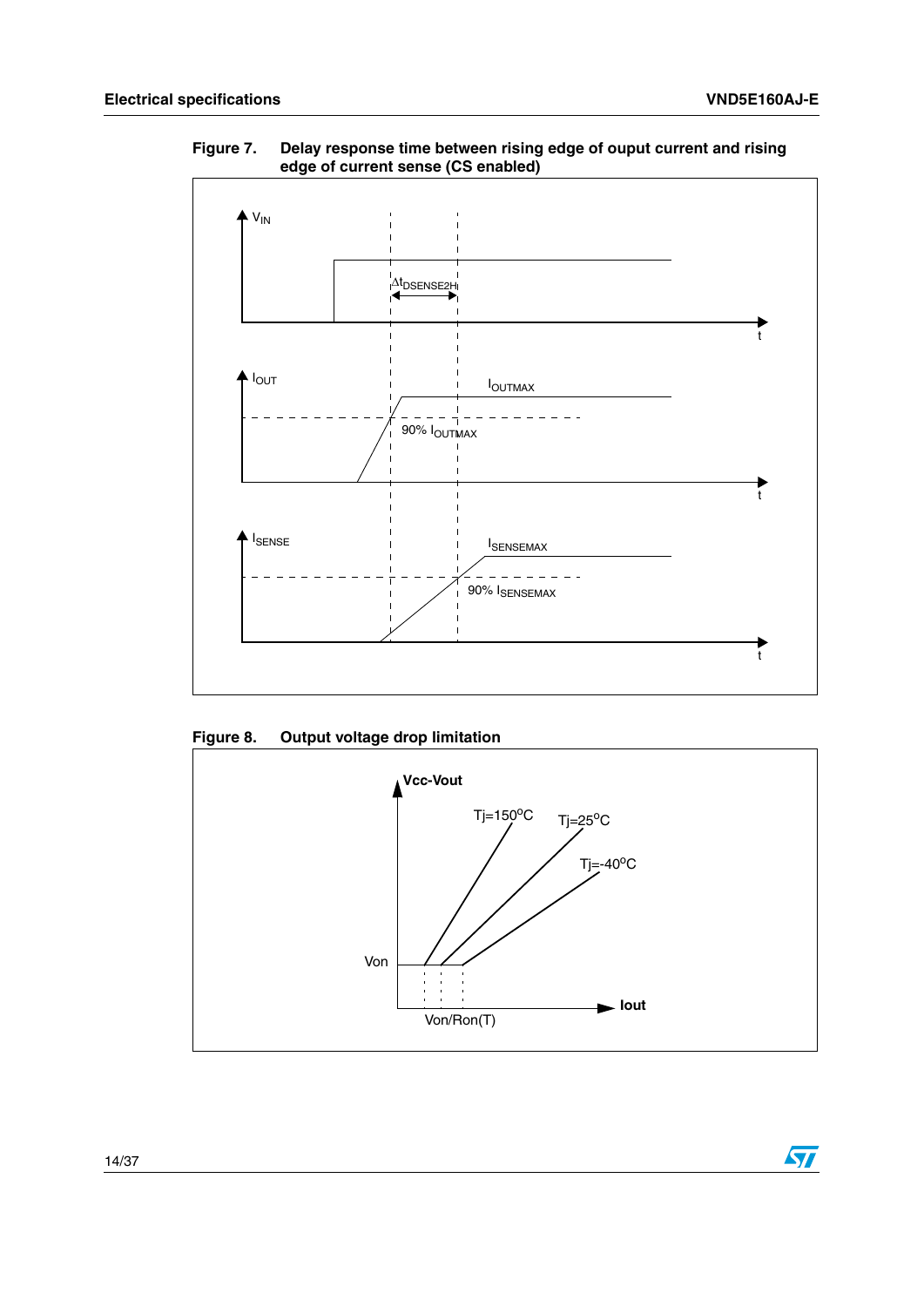

<span id="page-14-0"></span>**Figure 9. Iout/ Isense vs. Iout**

<span id="page-14-1"></span>**Figure 10. Maximum current sense ratio drift vs load current**





*Note: Parameter guaranteed by design; it is not tested.*

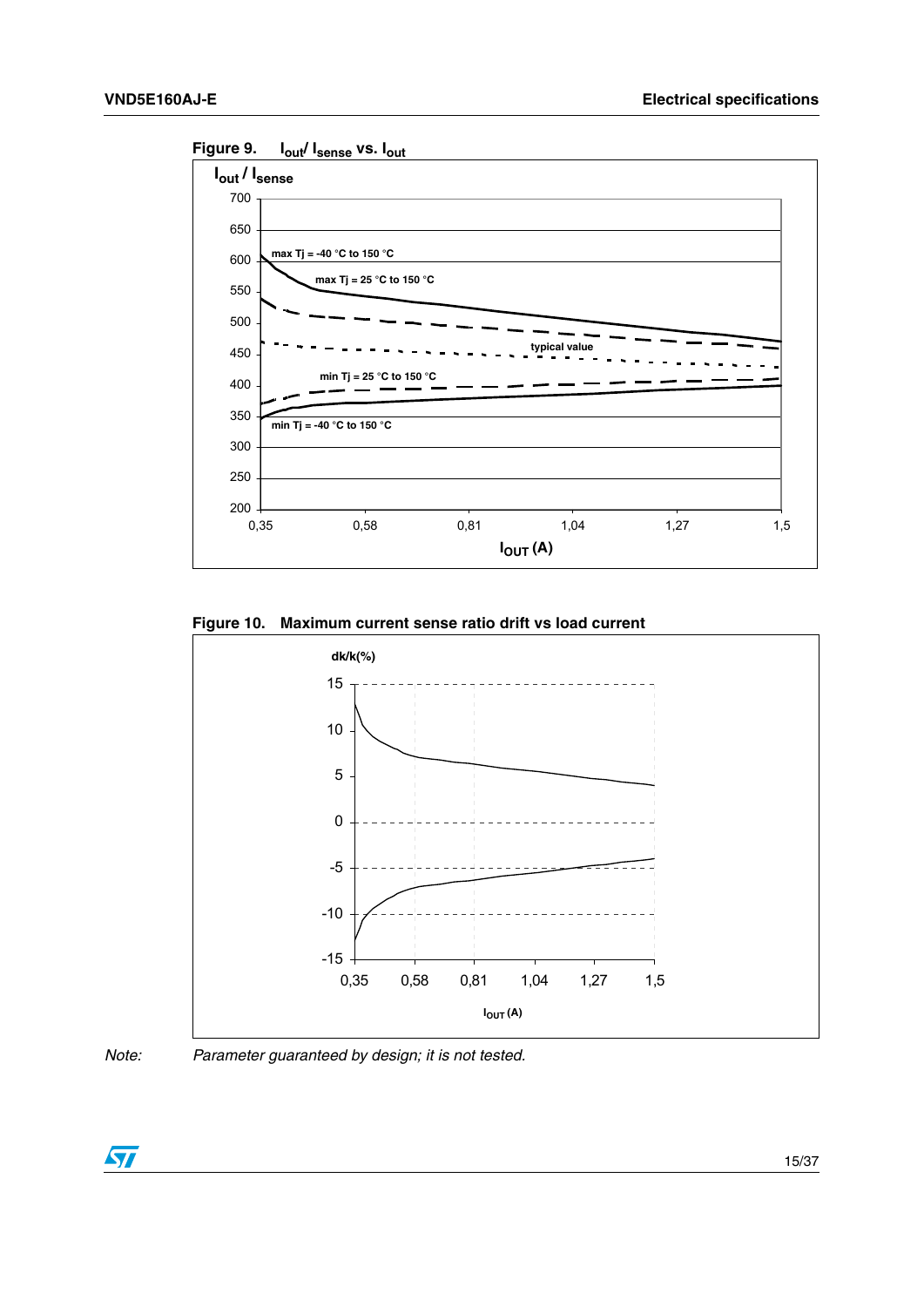#### <span id="page-15-0"></span>**Table 11. Truth table**

| <b>Conditions</b>                                                      | Input  | Output                                                      | Sense $(V_{\text{CSD}}=0V)^{(1)}$ |
|------------------------------------------------------------------------|--------|-------------------------------------------------------------|-----------------------------------|
| Normal operation                                                       | н      | н                                                           | $\Omega$<br>Nominal               |
| Overtemperature                                                        | L<br>н |                                                             | $\Omega$<br><b>V</b> SENSEH       |
| Undervoltage                                                           | L<br>н |                                                             | $\Omega$<br><sup>0</sup>          |
| Overload                                                               | H<br>H | X<br>(no power limitation)<br>Cycling<br>(power limitation) | Nominal<br>V <sub>SENSEH</sub>    |
| Short circuit to GND<br>(Power limitation)                             | L<br>н |                                                             | $\Omega$<br><b>V</b> SENSEH       |
| Open load OFF State<br>(with external pull up)                         | L      | н                                                           | <b>VSENSEH</b>                    |
| Short circuit to V <sub>CC</sub><br>(external pull up<br>disconnected) | L<br>н | н<br>н                                                      | <b>V</b> SENSEH<br>< Nominal      |
| Negative output voltage<br>clamp                                       |        |                                                             | $\Omega$                          |

1. If the V<sub>CSD</sub> is high, the SENSE output is at a high impedance, its potential depends on leakage currents and external circuit.

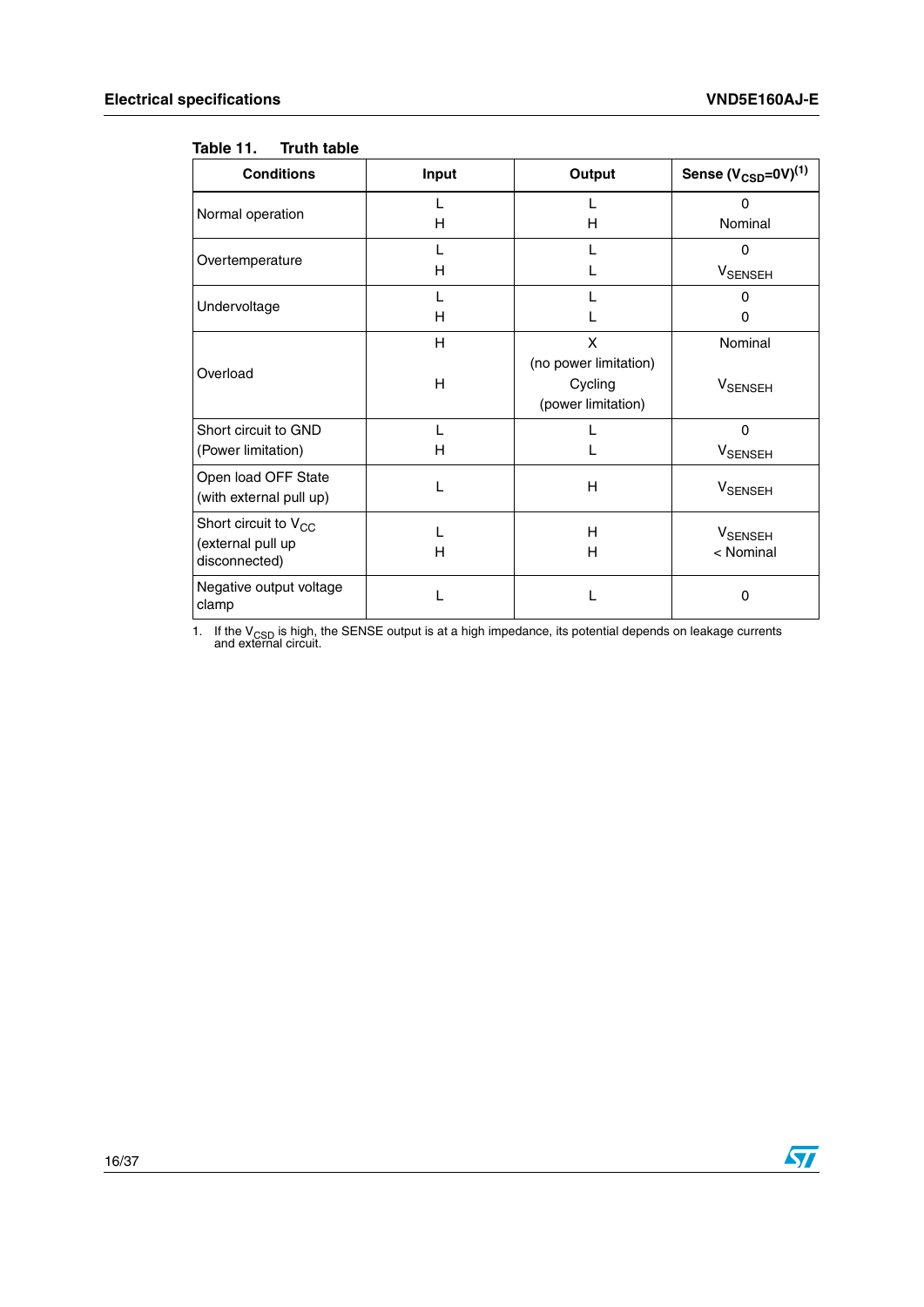| ISO 7637-2:<br>2004(E) | Test levels <sup>(1)</sup> |         | Number of<br>pulses or | <b>Burst cycle/pulse</b><br>repetition time | Delays and<br>Impedance |                          |
|------------------------|----------------------------|---------|------------------------|---------------------------------------------|-------------------------|--------------------------|
| Test pulse             | Ш                          | IV      | test times             | Min.                                        | Max.                    |                          |
|                        | $-75V$                     | $-100V$ | 5000 pulses            | 0.5s                                        | 5s                      | 2 ms, $10\Omega$         |
| 2a                     | $+37V$                     | $+50V$  | 5000 pulses            | 0.2s                                        | 5s                      | 50 $\mu$ s, 2 $\Omega$   |
| За                     | $-100V$                    | $-150V$ | 1h                     | 90 <sub>ms</sub>                            | 100ms                   | 0.1 $\mu$ s, 50 $\Omega$ |
| 3b                     | $+75V$                     | $+100V$ | 1h                     | 90 <sub>ms</sub>                            | 100ms                   | 0.1 $\mu$ s, 50 $\Omega$ |
| 4                      | $-6V$                      | $-7V$   | 1 pulse                |                                             |                         | 100ms, $0.01\Omega$      |
| $5b^{(2)}$             | $+65V$                     | $+87V$  | 1 pulse                |                                             |                         | 400ms, $2\Omega$         |

<span id="page-16-0"></span>Table 12 **Table 12. Electrical transient requirements**

| ISO 7637-2:<br>2004E<br><b>Test pulse</b> | <b>Test level results</b> |    |  |  |  |
|-------------------------------------------|---------------------------|----|--|--|--|
|                                           | Ш                         | VI |  |  |  |
|                                           | ⌒                         | C  |  |  |  |
| 2a                                        | C                         | C  |  |  |  |
| 3a                                        | C                         | C  |  |  |  |
| 3b                                        | C.                        | C  |  |  |  |
| 4                                         | C                         | C  |  |  |  |
| $5b^{(2)}$                                | ⌒                         | C  |  |  |  |

| <b>Class</b> | <b>Contents</b>                                                                                                                                                           |
|--------------|---------------------------------------------------------------------------------------------------------------------------------------------------------------------------|
| C            | All functions of the device performed as designed after exposure to disturbance.                                                                                          |
| Е            | One or more functions of the device did not perform as designed after exposure to<br>disturbance and cannot be returned to proper operation without replacing the device. |

1. The above test levels must be considered referred to  $V_{CC} = 13.5V$  except for pulse 5b.

2. Valid in case of external load dump clamp: 40V maximum referred to ground.

 $\sqrt{27}$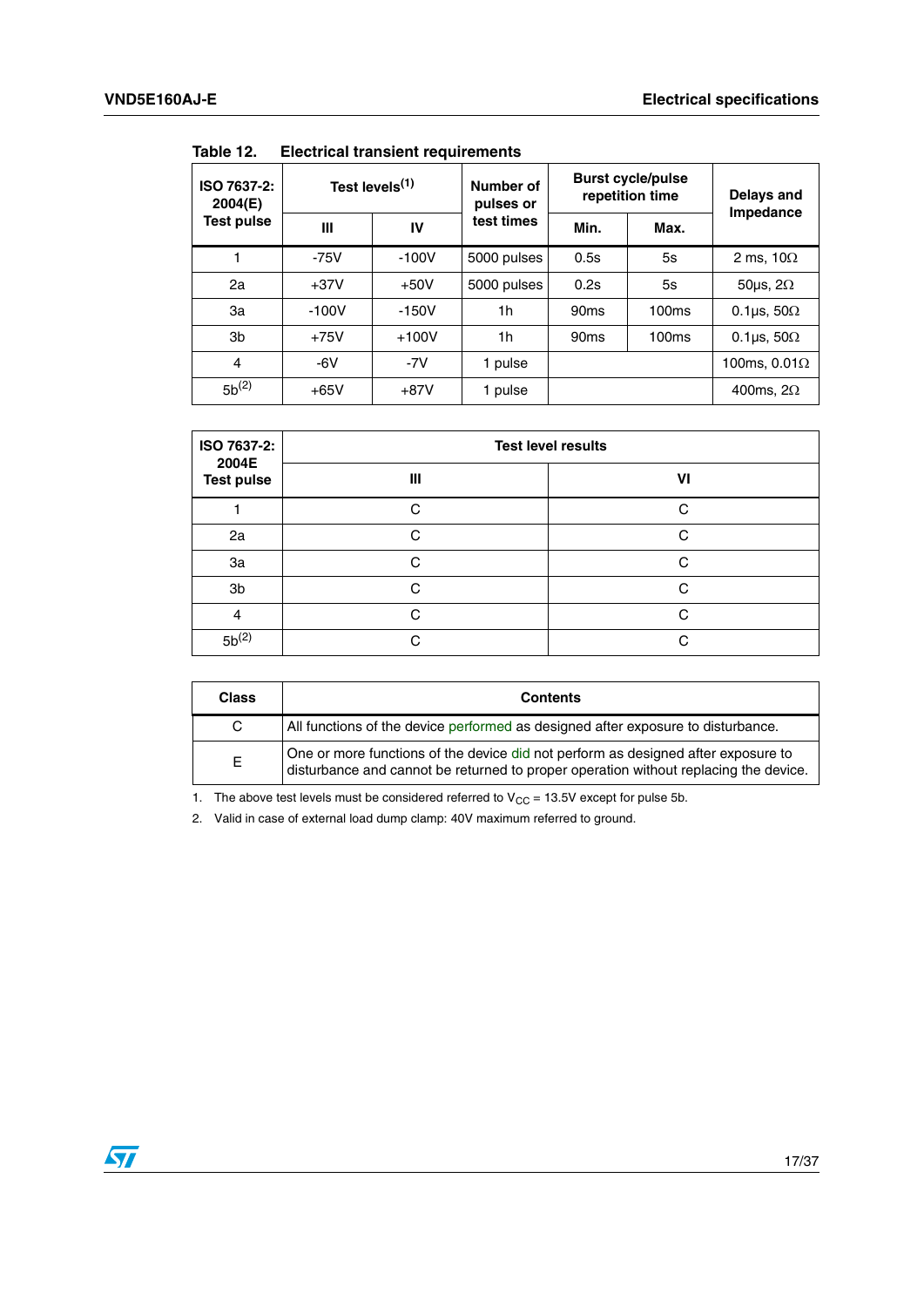$\sqrt{2}$ 

### <span id="page-17-0"></span>**2.4 Waveforms**

<span id="page-17-1"></span>



#### <span id="page-17-2"></span>**Figure 12. Overload or Short to GND**

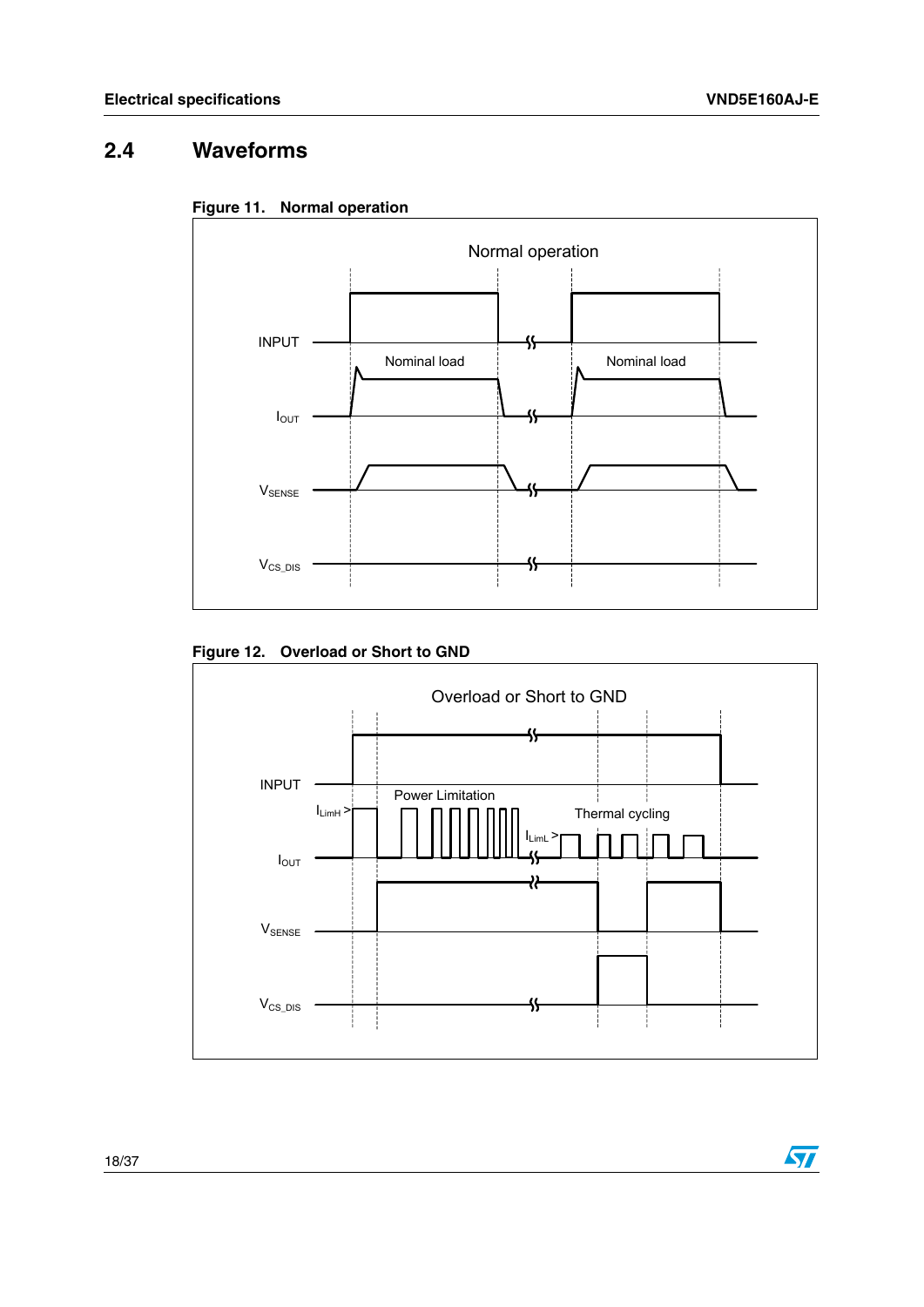

<span id="page-18-0"></span>**Figure 13. Intermittent Overload**



<span id="page-18-1"></span>**Figure 14. OFF-State Open Load with external circuitry**



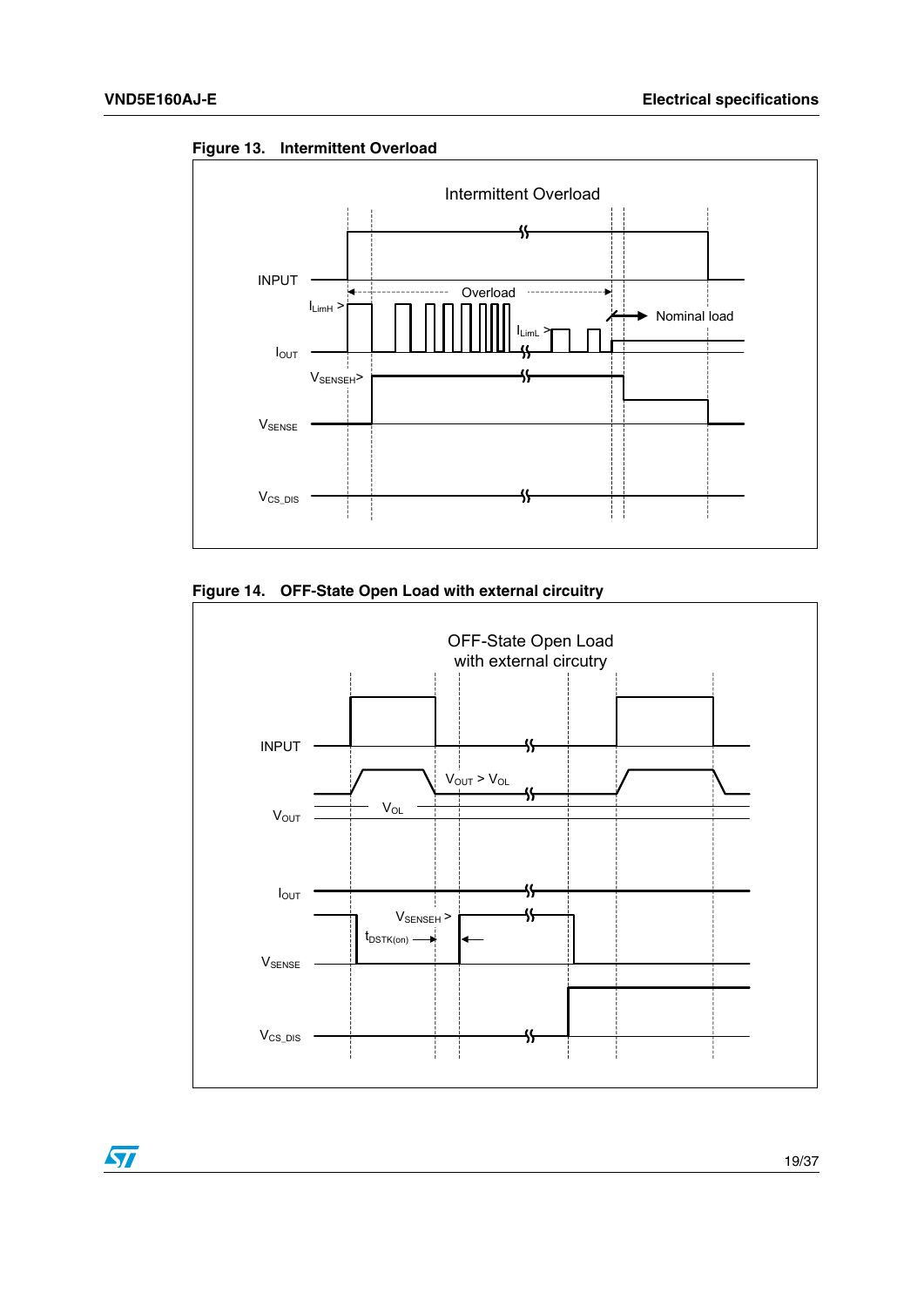$\sqrt{2}$ 

<span id="page-19-0"></span>Figure 15. Short to V<sub>CC</sub>



<span id="page-19-1"></span>Figure 16. T<sub>J</sub> evolution in Overload or Short to GND

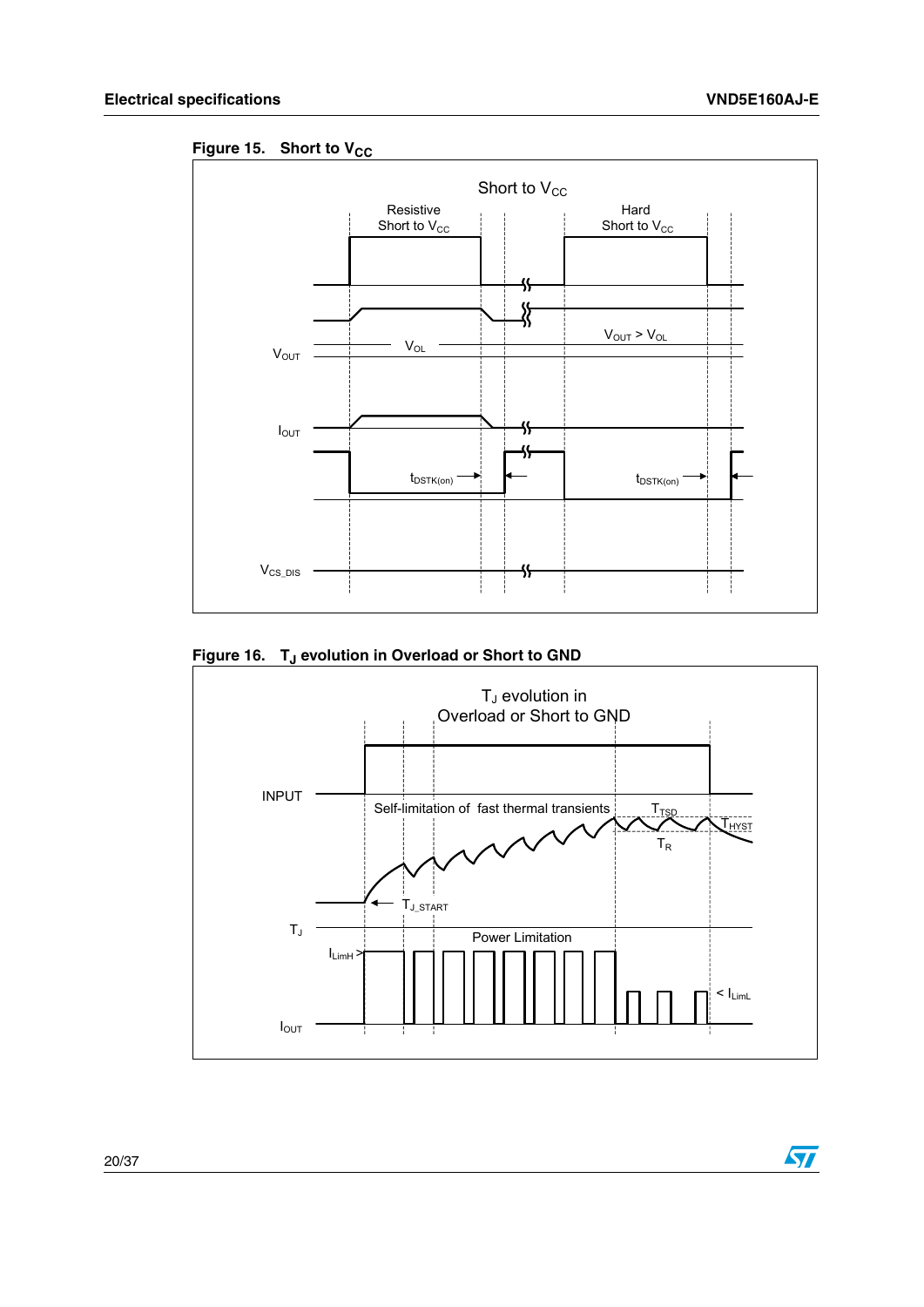### <span id="page-20-0"></span>**2.5 Electrical characteristics curves**

<span id="page-20-1"></span>

<span id="page-20-4"></span><span id="page-20-2"></span>



<span id="page-20-3"></span>

<span id="page-20-5"></span>

ST



<span id="page-20-6"></span>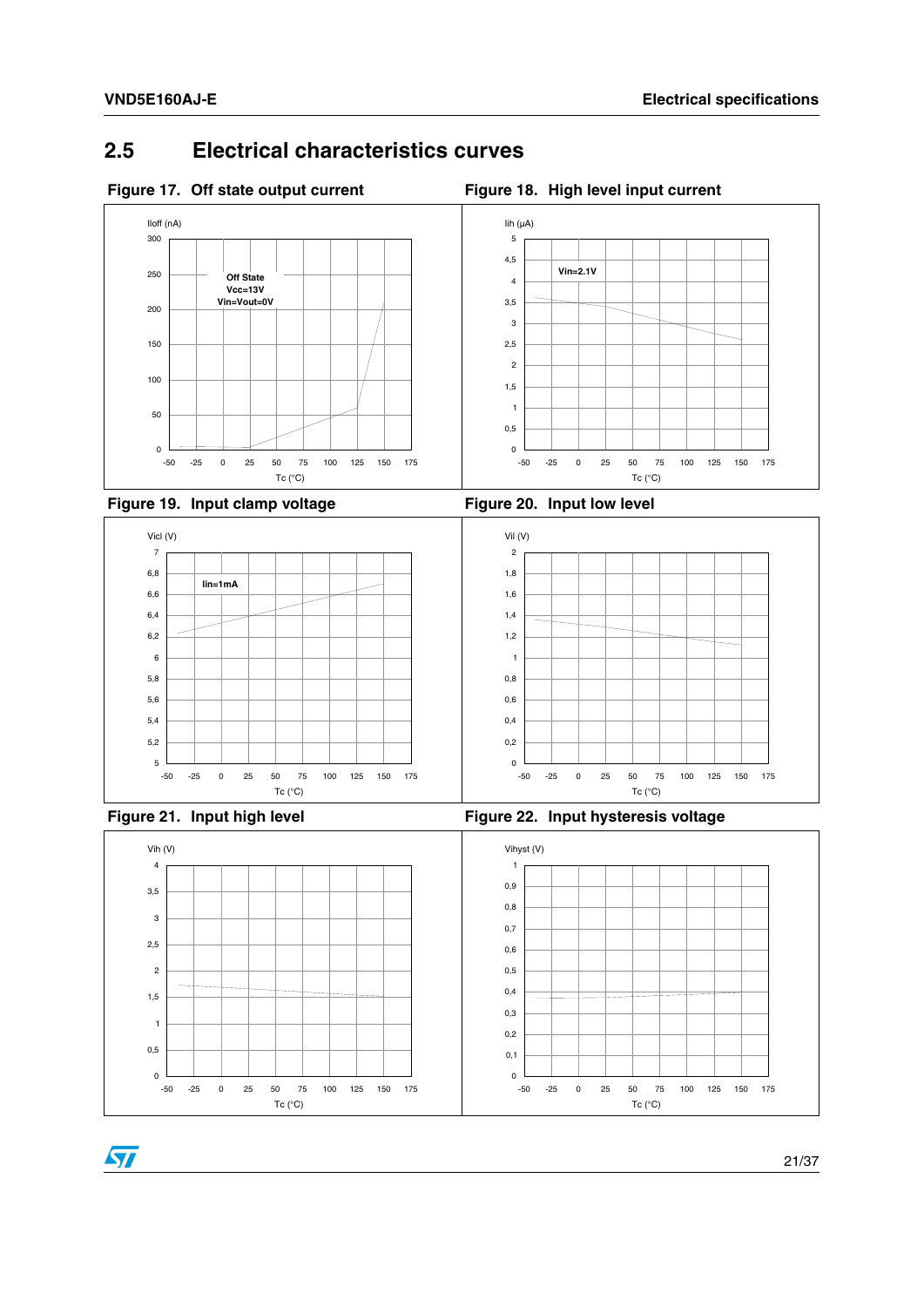

<span id="page-21-0"></span>**Figure 23. On state resistance vs. T<sub>case</sub> Figure 24. On state resistance vs. V<sub>CC</sub>** 

<span id="page-21-2"></span>

<span id="page-21-3"></span><span id="page-21-1"></span>



<span id="page-21-4"></span>





<span id="page-21-5"></span>

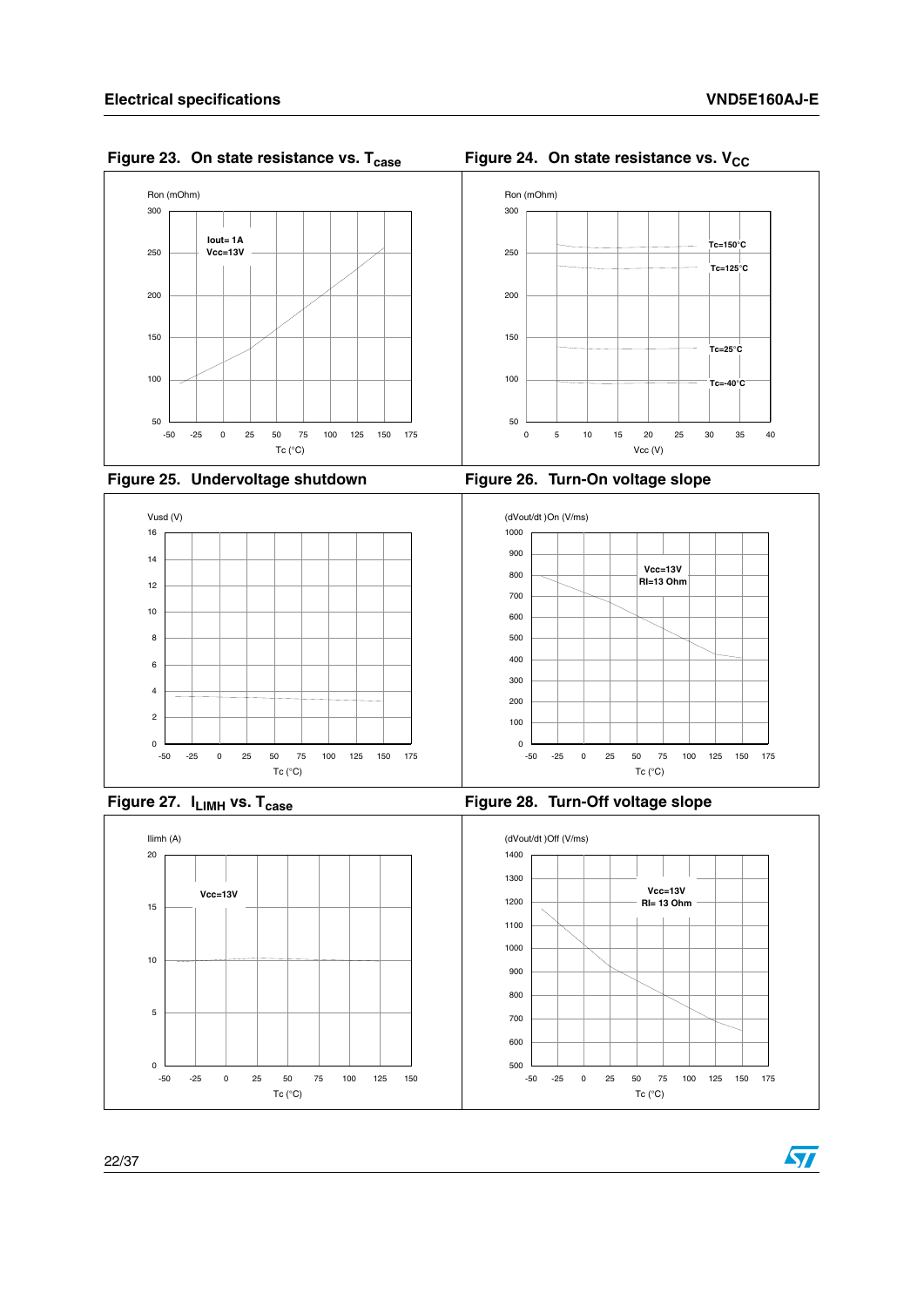<span id="page-22-0"></span>**Figure 29. CS\_DIS high level voltage Figure 30. CS\_DIS clamp voltage**

<span id="page-22-1"></span>



<span id="page-22-2"></span>**Figure 31. CS\_DIS low level voltage**



 $\sqrt{27}$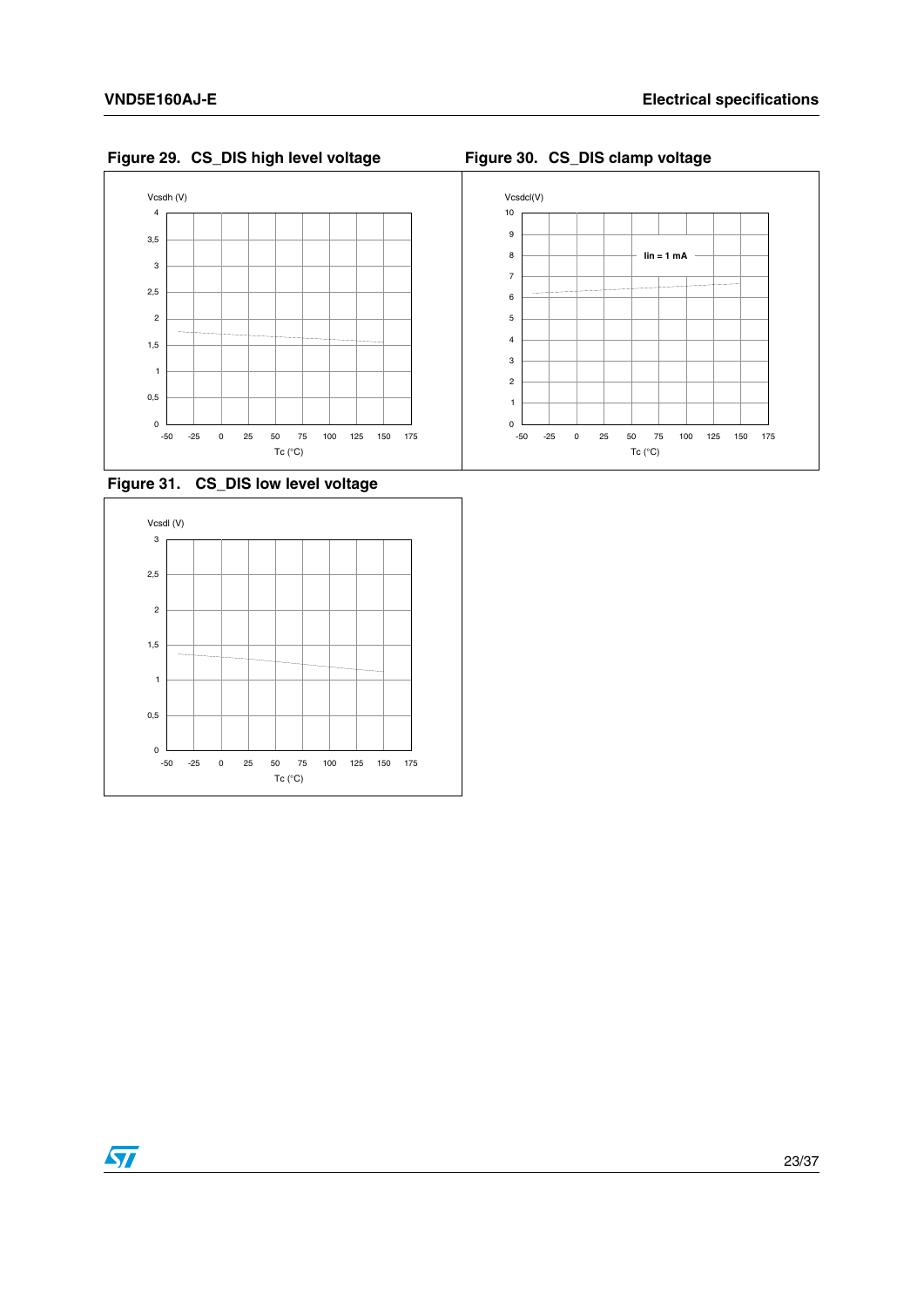## <span id="page-23-1"></span>**3 Application information**



#### <span id="page-23-0"></span>**Figure 32. Application schematic**

*Note: Channel 2 has the same internal circuit as channel 1.*

### <span id="page-23-2"></span>**3.1 GND protection network against reverse battery**

This section provides two solutions for implementing a ground protection network against reverse battery.

#### <span id="page-23-3"></span>**3.1.1** Solution 1 : resistor in the ground line (R<sub>GND</sub> only)

This can be used with any type of load.

The following is an indication on how to dimension the  $R_{GND}$  resistor.

- 1.  $R_{GND} \leq 600$ mV / ( $I_{S(on)max}$ )
- 2.  $R_{GND} \geq (-V_{CC}) / (-I_{GND})$

where  $-I_{GND}$  is the DC reverse ground pin current and can be found in the absolute maximum rating section of the device datasheet.

Power dissipation in  $R_{GND}$  (when  $V_{CC}$ <0: during reverse battery situations) is:

 $P_D$ = (- $V_{CC}$ )<sup>2</sup>/R<sub>GND</sub>

This resistor can be shared amongst several different HSDs. Please note that the value of this resistor should be calculated with formula (1) where  $I_{S(on)max}$  becomes the sum of the maximum On-state currents of the different devices.

Please note that if the microprocessor ground is not shared by the device ground then the  $R_{GND}$  will produce a shift  $(I_{S(on)max} * R_{GND})$  in the input thresholds and the status output values. This shift will vary depending on how many devices are On in the case of several high side drivers sharing the same  $R_{GND}$ .

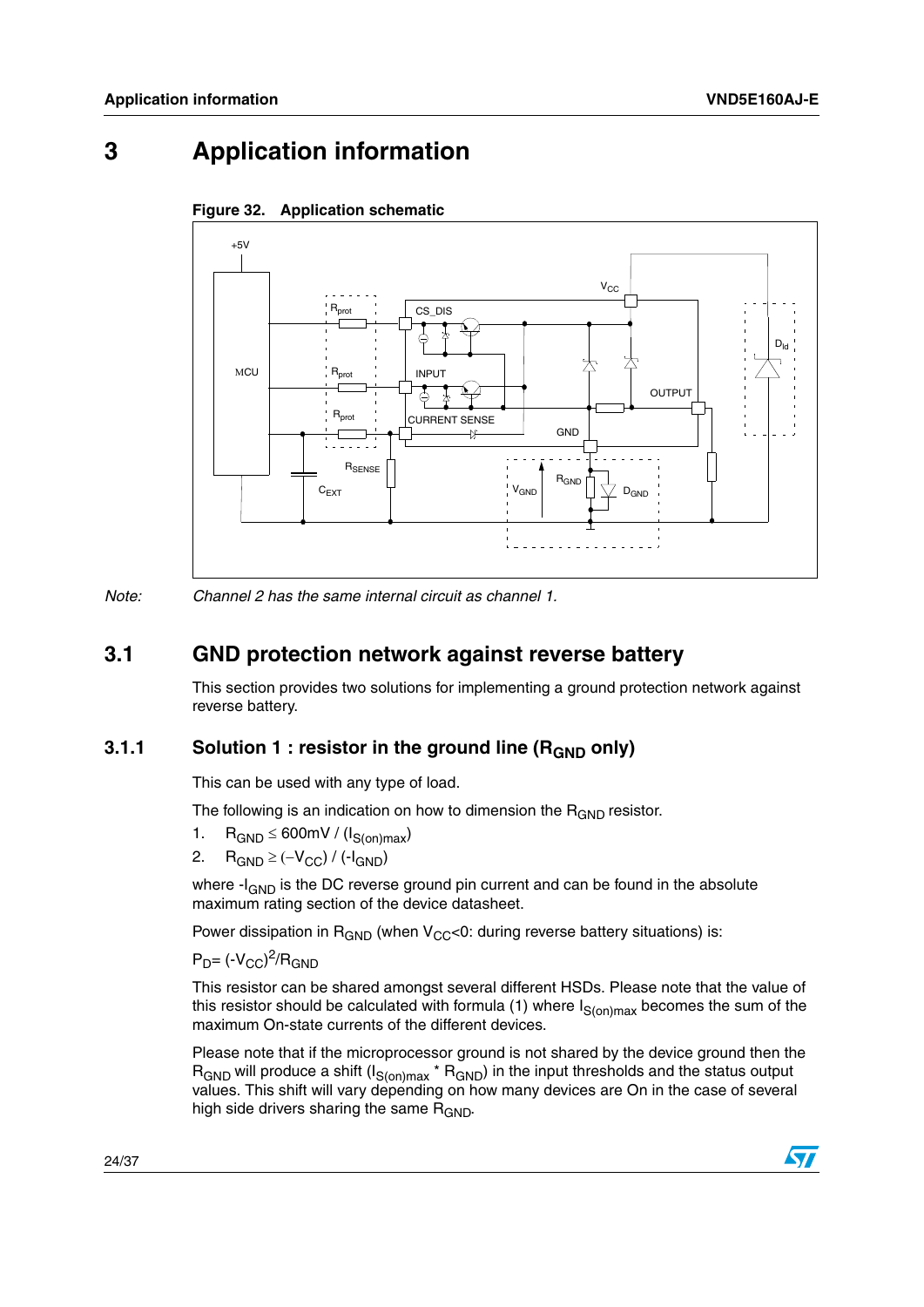If the calculated power dissipation leads to a large resistor or several devices have to share the same resistor then ST suggests to utilize Solution 2 (see below).

#### <span id="page-24-0"></span>**3.1.2** Solution 2 : diode (D<sub>GND</sub>) in the ground line

A resistor ( $R_{GND}=1k\Omega$ ) should be inserted in parallel to  $D_{GND}$  if the device drives an inductive load.

This small signal diode can be safely shared amongst several different HSDs. Also in this case, the presence of the ground network will produce a shift ( $\approx 600$ mV) in the input threshold and in the status output values if the microprocessor ground is not common to the device ground. This shift will not vary if more than one HSD shares the same diode/resistor network.

#### <span id="page-24-1"></span>**3.2 Load dump protection**

 $D_{\text{ld}}$  is necessary (Voltage Transient Suppressor) if the load dump peak voltage exceeds the  $V_{\text{CC}}$  max DC rating. The same applies if the device is subject to transients on the  $V_{\text{CC}}$  line that are greater than the ones shown in the ISO 7637-2: 2004(E) table.

#### <span id="page-24-2"></span>**3.3 MCU I/Os protection**

If a ground protection network is used and negative transient are present on the  $V_{CC}$  line, the control pins will be pulled negative. ST suggests to insert a resistor  $(R_{prot})$  in line to prevent the µC I/Os pins to latch-up.

The value of these resistors is a compromise between the leakage current of  $\mu$ C and the current required by the HSD I/Os (Input levels compatibility) with the latch-up limit of µC I/Os:

 $-V_{CCpeak}/I_{\text{latchup}} \leq R_{prot} \leq (V_{OH\mu C} - V_{\text{lH}} - V_{GND}) / I_{\text{lHmax}}$ 

Calculation example:

For  $V_{CCpeak}$  = - 100V and  $I_{\text{latchup}} \geq 20$  mA;  $V_{\text{OHuC}} \geq 4.5V$ 

 $5k\Omega \leq R_{prot} \leq 180k\Omega$ 

Recommended values:  $R_{prot} = 10k\Omega$ ,  $C_{EXT} = 10nF$ .

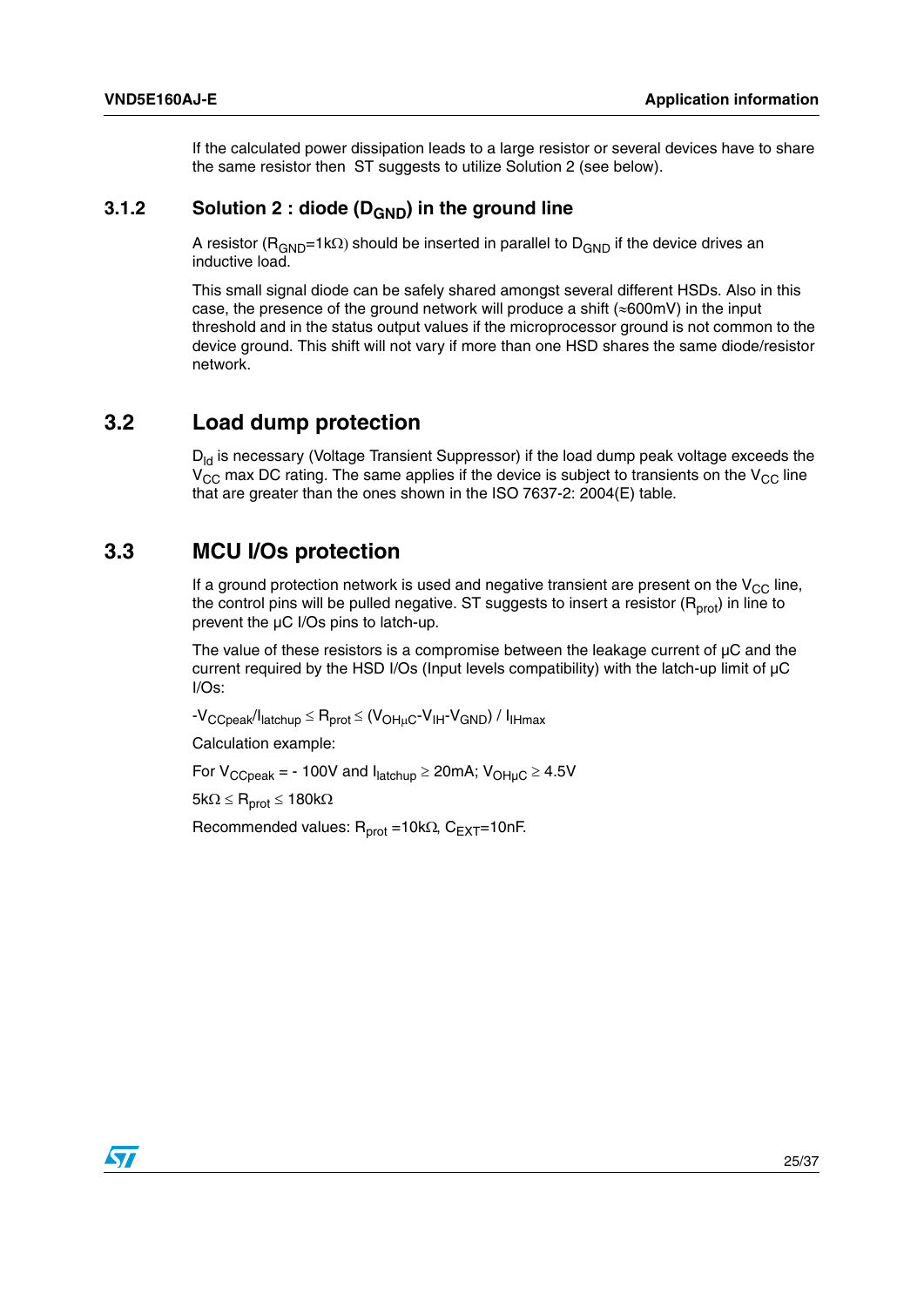**S7** 

### <span id="page-25-0"></span>**3.4 Current sense and diagnostic**

The current sense pin performs a double function (see *[Figure 33: Current sense and](#page-25-1)  [diagnostic](#page-25-1)*):

- **Current mirror of the load current in normal operation, delivering a current** proportional to the load one according to a know ratio  $K_X$ . The current  $I_{\text{SENSE}}$  can be easily converted to a voltage  $V_{\text{SENSE}}$  by means of an external resistor R<sub>SENSE</sub>. Linearity between I<sub>OUT</sub> and V<sub>SENSE</sub> is ensured up to 5V minimum (see parameter V<sub>SENSE</sub> in *[Table 9: Current sense \(8V<VCC<18V\)](#page-10-0)*). The current sense accuracy depends on the output current (refer to current sense electrical characteristics *[Table 9: Current sense \(8V<VCC<18V\)](#page-10-0)*).
- **Diagnostic flag in fault conditions**, delivering a fixed voltage V<sub>SENSEH</sub> up to a maximum current I<sub>SENSEH</sub> in case of the following fault conditions (refer to *[Truth table](#page-15-0)*):
	- Power limitation activation
	- Over-temperature
	- Short to  $V_{CC}$  in OFF state
	- Open load in OFF state with additional external components.

A logic level high on CS\_DIS pin sets at the same time all the current sense pins of the device in a high impedance state, thus disabling the current monitoring and diagnostic detection. This feature allows multiplexing of the microcontroller analog inputs by sharing of sense resistance and ADC line among different devices.



<span id="page-25-1"></span>**Figure 33. Current sense and diagnostic**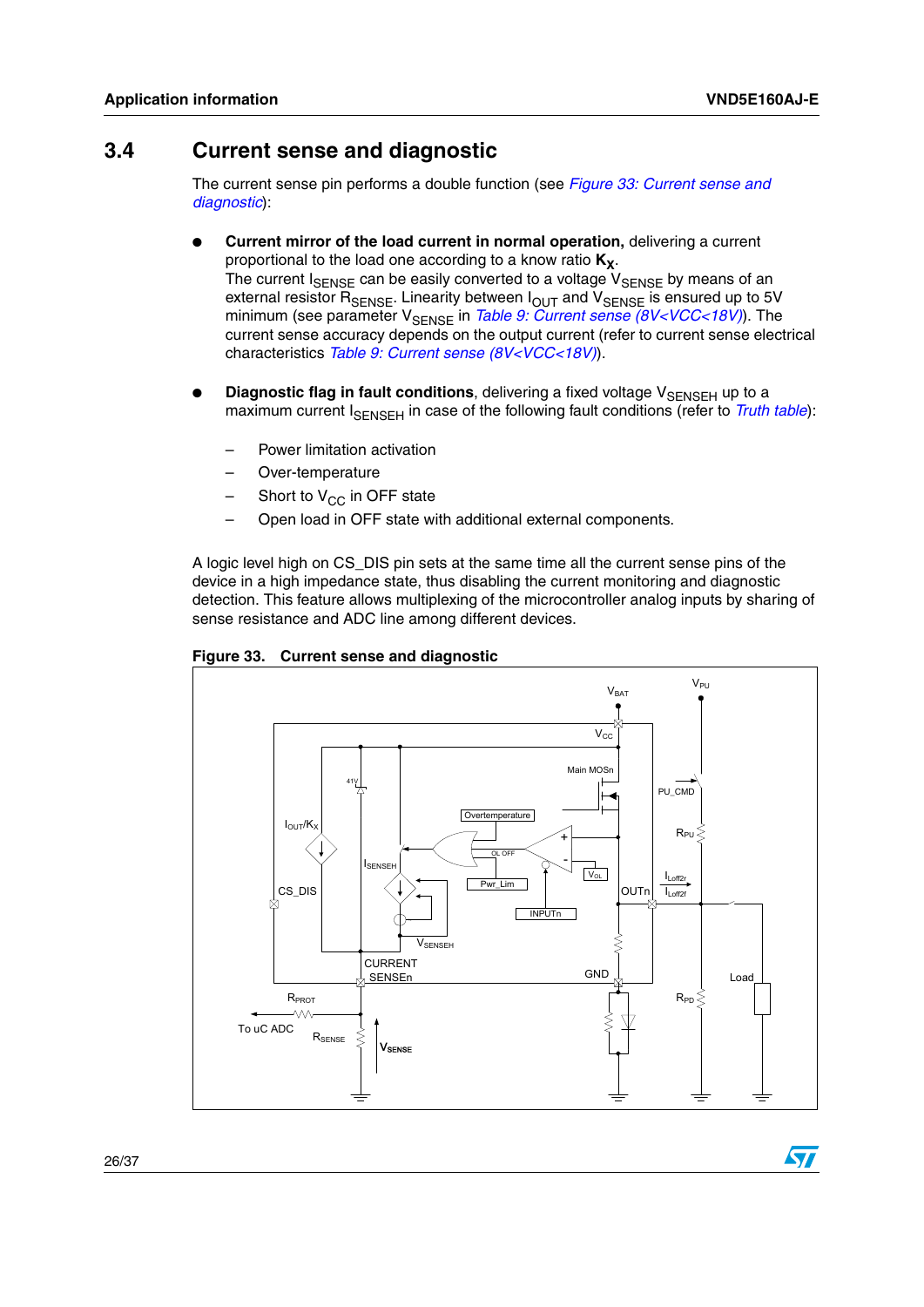#### <span id="page-26-0"></span>**3.4.1** Short to V<sub>CC</sub> and OFF state open load detection

#### **Short to V<sub>CC</sub>**

A short circuit between  $V_{CC}$  and output is indicated by the relevant current sense pin set to V<sub>SENSEH</sub> during the device off state. Small or no current is delivered by the current sense during the on state depending on the nature of the short circuit.

#### **OFF state open load with external circuitry**

Detection of an open load in off mode requires an external pull-up resistor  $R_{PU}$  connecting the output to a positive supply voltage  $V_{\text{PU}}$ .

It is preferable  $V_{PI}$  to be switched off during the module stand-by mode in order to avoid the overall stand-by current consumption to increase in normal conditions, i.e. when load is connected.

An external pull down resistor  $R_{\text{PD}}$  connected between output and GND is mandatory to avoid misdetection in case of floating outputs in off state (see *[Figure 33: Current sense and](#page-25-1)  [diagnostic](#page-25-1)*).

 $R_{PD}$  must be selected in order to ensure  $V_{OUT} < V_{OLmin}$  unless pulled up by the external circuitry:

$$
V_{OUT}|_{\text{pull-up } OF} = R_{PD} \cdot I_{L(off\,2)f} < V_{OL\min} = 2V
$$

 $R_{PD} \leq 22$  K $\Omega$  is recommended.

For proper open load detection in off state, the external pull-up resistor must be selected according to the following formula:

$$
V_{OUT}|_{p_{ull-up\_ON}} = \frac{R_{pD} \cdot V_{pU} - R_{pU} \cdot R_{pD} \cdot I_{L(off\ 2)r}}{R_{pU} + R_{pD}} > V_{OL\text{max}} = 4V
$$

For the values of V<sub>OLmin</sub>, V<sub>OLmax</sub>, I<sub>L(off2)r</sub> and I<sub>L(off2)f</sub> see *Table 10: Openload detection [\(8V<VCC<18V\)](#page-11-0)*.

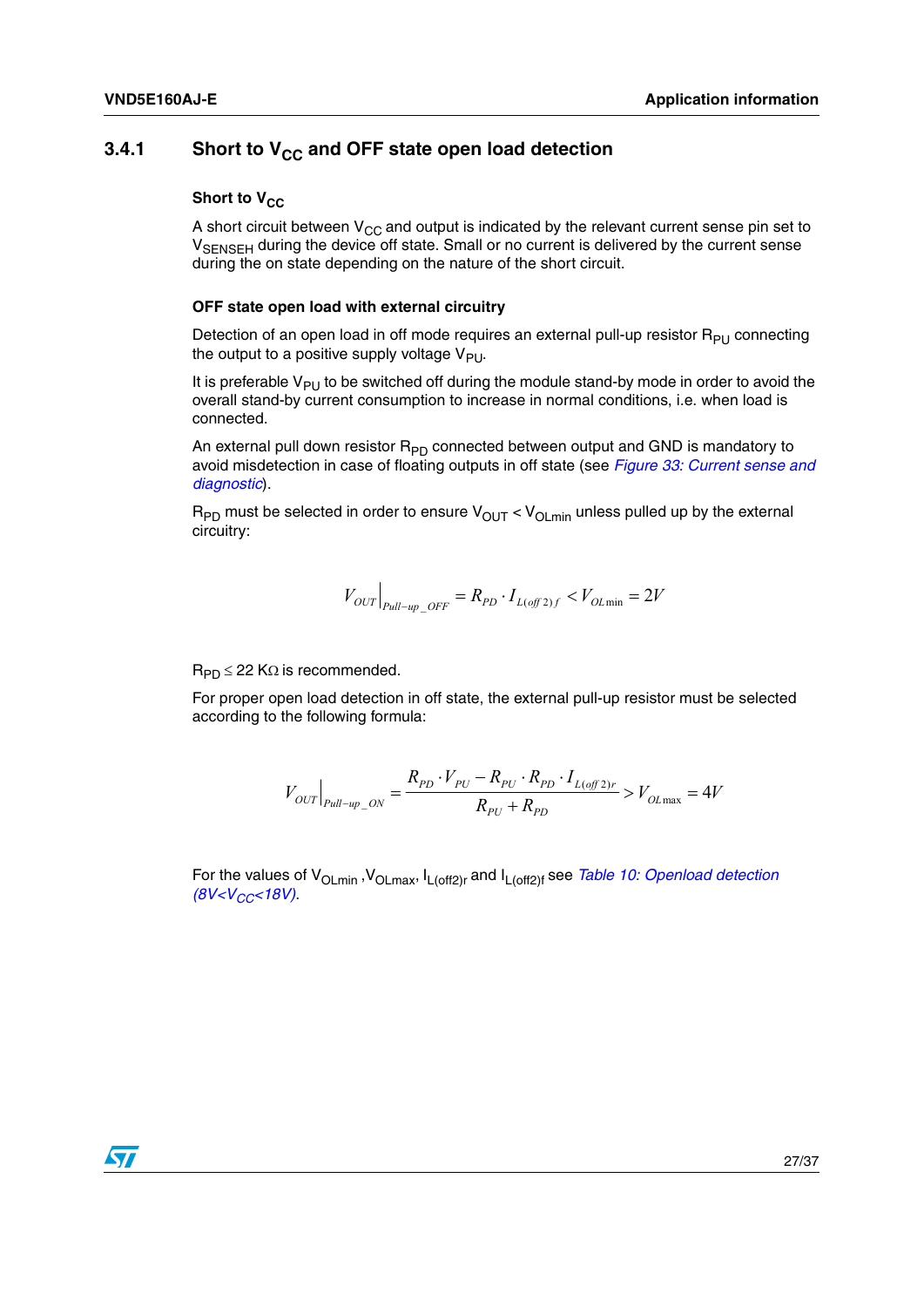$\overline{\mathbf{S}}$ 

### <span id="page-27-0"></span>**3.5** Maximum demagnetization energy ( $V_{CC}$  = 13.5V)



<span id="page-27-1"></span>**Figure 34. Maximum turn-Off current versus inductance (for each channel)** 

*Note: Values are generated with*  $R_L = 0 \Omega$ *.* 

*In case of repetitive pulses, T<sub>jstart</sub> (at beginning of each demagnetization) of every pulse must not exceed the temperature specified above for curves A and B.*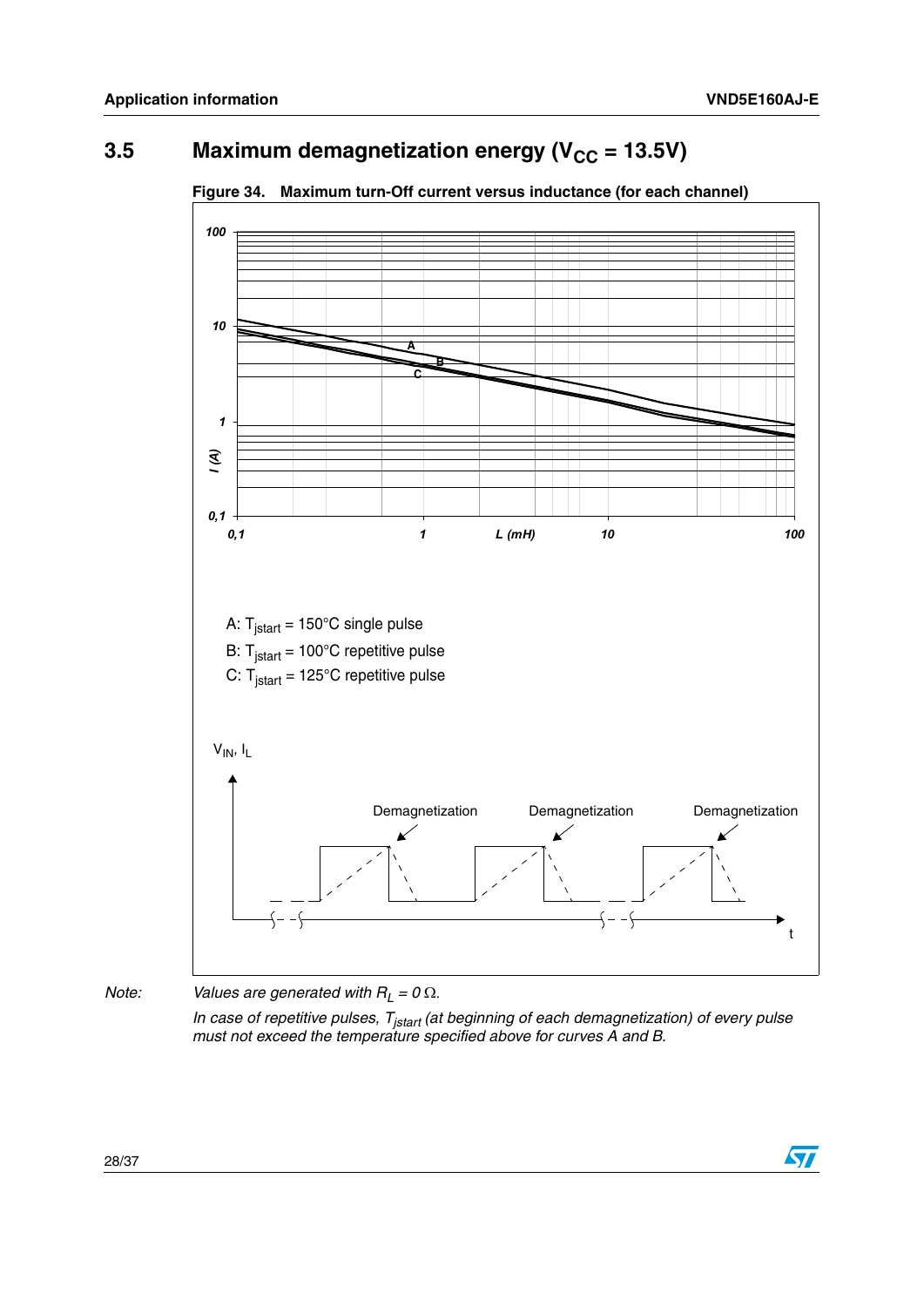### <span id="page-28-0"></span>**4 Package and PC board thermal data**

### <span id="page-28-1"></span>**4.1 PowerSSO-12 thermal data**

#### <span id="page-28-2"></span>**Figure 35. PowerSSO-12 PC board**



*Note:* Layout condition of R<sub>th</sub> and Z<sub>th</sub> measurements (PCB: Double layer, Thermal Vias, FR4 *area= 77mm x 86mm, PCB thickness=1.6mm, Cu thickness=70µm (front and back side), Copper areas: from minimum pad lay-out to 8cm2).* 

<span id="page-28-3"></span>Figure 36. **R<sub>thj-amb</sub> vs. PCB copper area in open box free air condition (one channel ON)** 



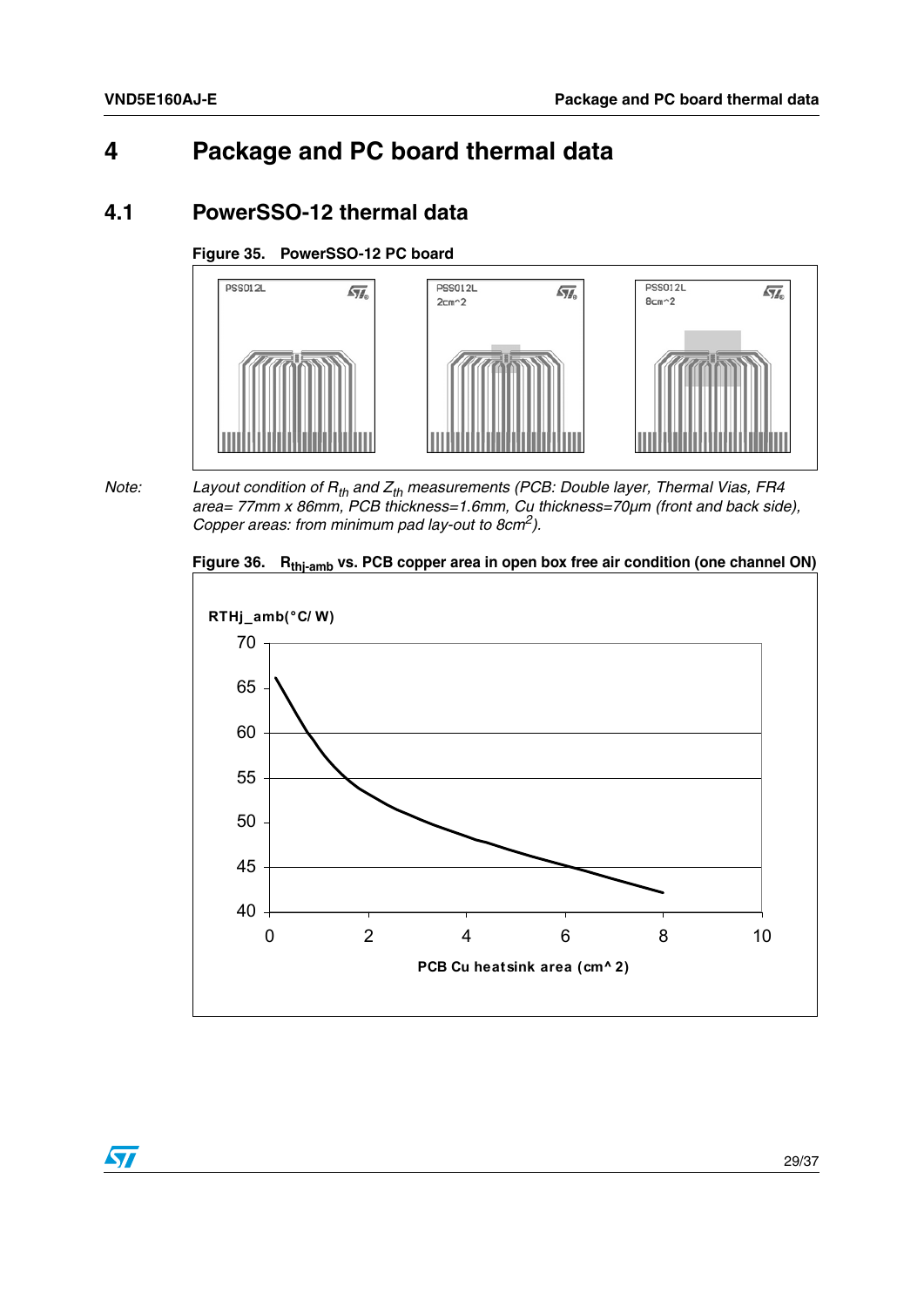<span id="page-29-0"></span>**Figure 37. PowerSSO-12 thermal impedance junction ambient single pulse (one channel ON)**



#### **Equation 1: pulse calculation formula**

 $Z_{TH\delta} = R_{TH} \cdot \delta + Z_{THtp}(1 - \delta)$ where  $\delta = t_P/T$ 



<span id="page-29-1"></span>

a. The fitting model is a semplified thermal tool and is valid for transient evolutions where the embedded protections (power limitation or thermal cycling during thermal shutdown) are not triggered.

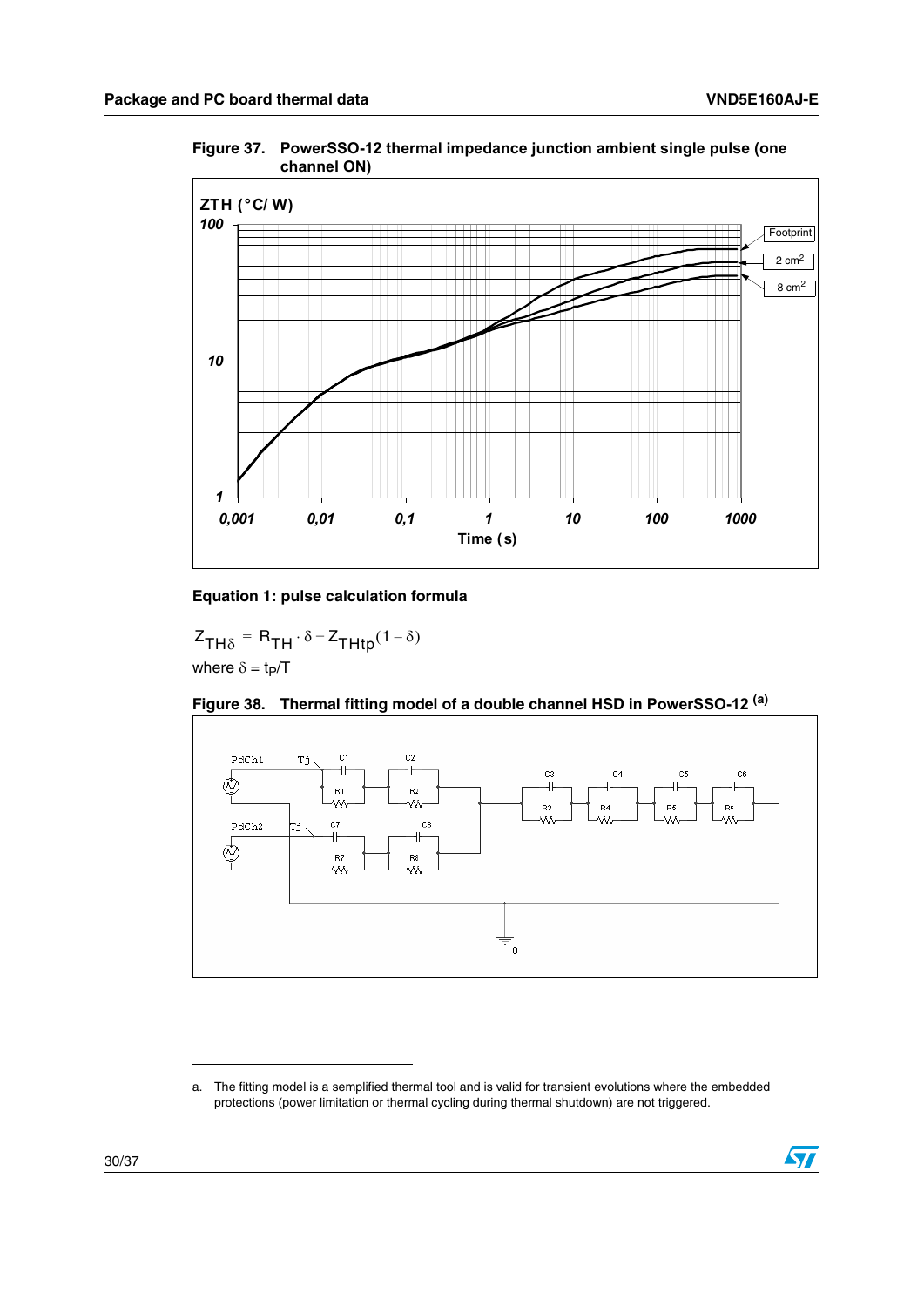| Area/island (cm <sup>2</sup> ) | Footprint | $\mathbf{2}$ | 8              |
|--------------------------------|-----------|--------------|----------------|
| $R1 = R7$ (°C/W)               | 1.2       |              |                |
| $R2 = R8$ (°C/W)               | 6         |              |                |
| R3 (°C/W)                      | 3         |              |                |
| R4 ( $\degree$ C/W)            | 8         | 8            | $\overline{7}$ |
| R5 (°C/W)                      | 22        | 15           | 10             |
| R6 (°C/W)                      | 26        | 20           | 15             |
| $C1 = C7$ (W.s/ $\degree C$ )  | 0.0008    |              |                |
| $C2 = C8$ (W.s/ $\degree$ C)   | 0.0016    |              |                |
| $C3$ (W.s/ $\textdegree C$ )   | 0.0166    |              |                |
| $C4$ (W.s/ $\textdegree C$ )   | 0.2       | 0.1          | 0.1            |
| $C5$ (W.s/ $\textdegree C$ )   | 0.27      | 0.8          | 1              |
| $C6$ (W.s/ $\textdegree C$ )   | 3         | 6            | 9              |
|                                |           |              |                |

<span id="page-30-0"></span>Table 13. **Thermal parameters** 

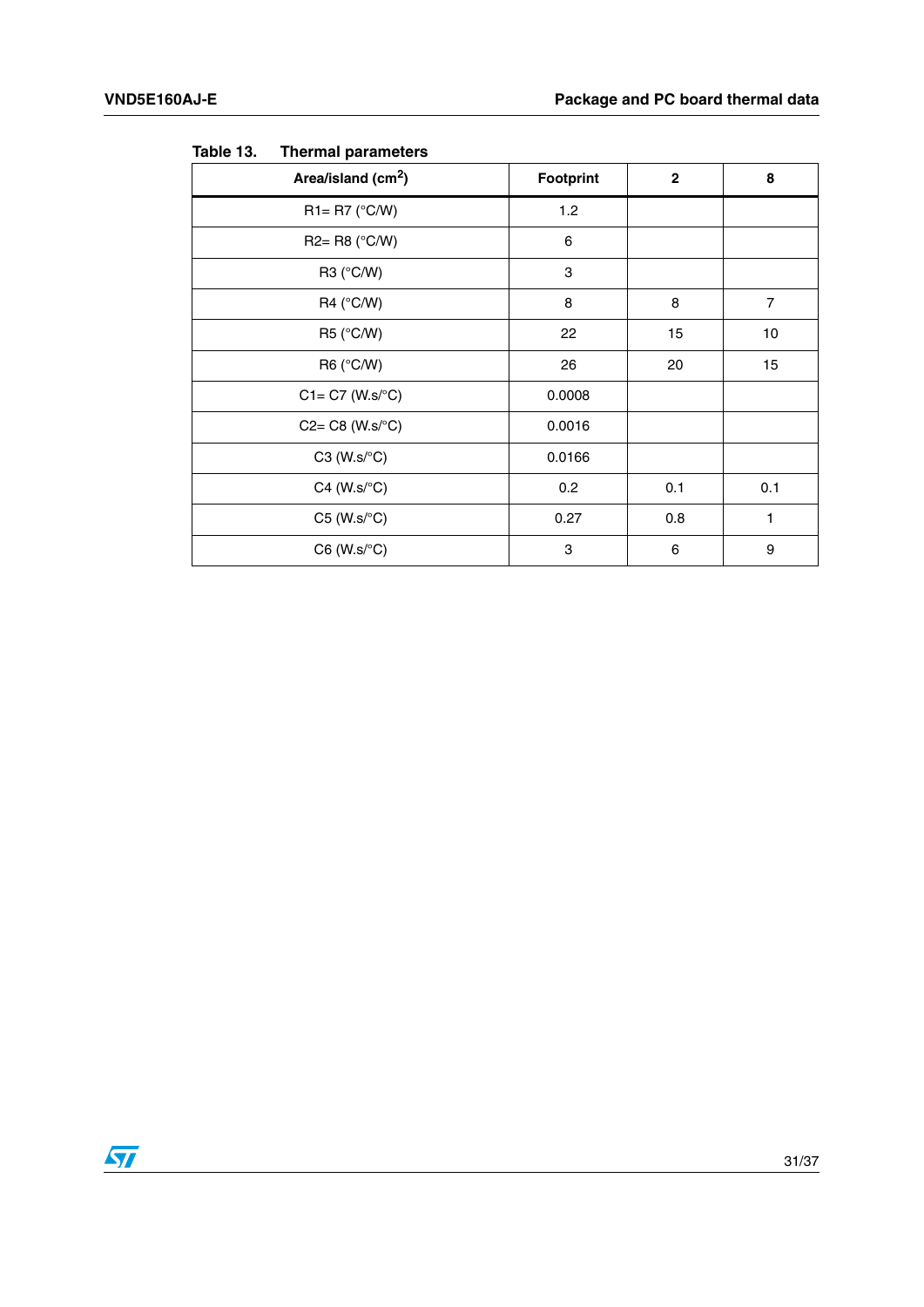$\overline{\mathbf{S}}$ 

### <span id="page-31-0"></span>**5 Package and packing information**

### <span id="page-31-1"></span>**5.1 ECOPACK® packages**

In order to meet environmental requirements, ST offers these devices in ECOPACK® packages. These packages have a Lead-free second-level interconnect. The category of Second-Level Interconnect is marked on the package and on the inner box label, in compliance with JEDEC Standard JESD97.

The maximum ratings related to soldering conditions are also marked on the inner box label. ECOPACK is an ST trademark. ECOPACK specifications are available at: www.st.com.

### <span id="page-31-2"></span>**5.2 Package mechanical data**

<span id="page-31-3"></span>

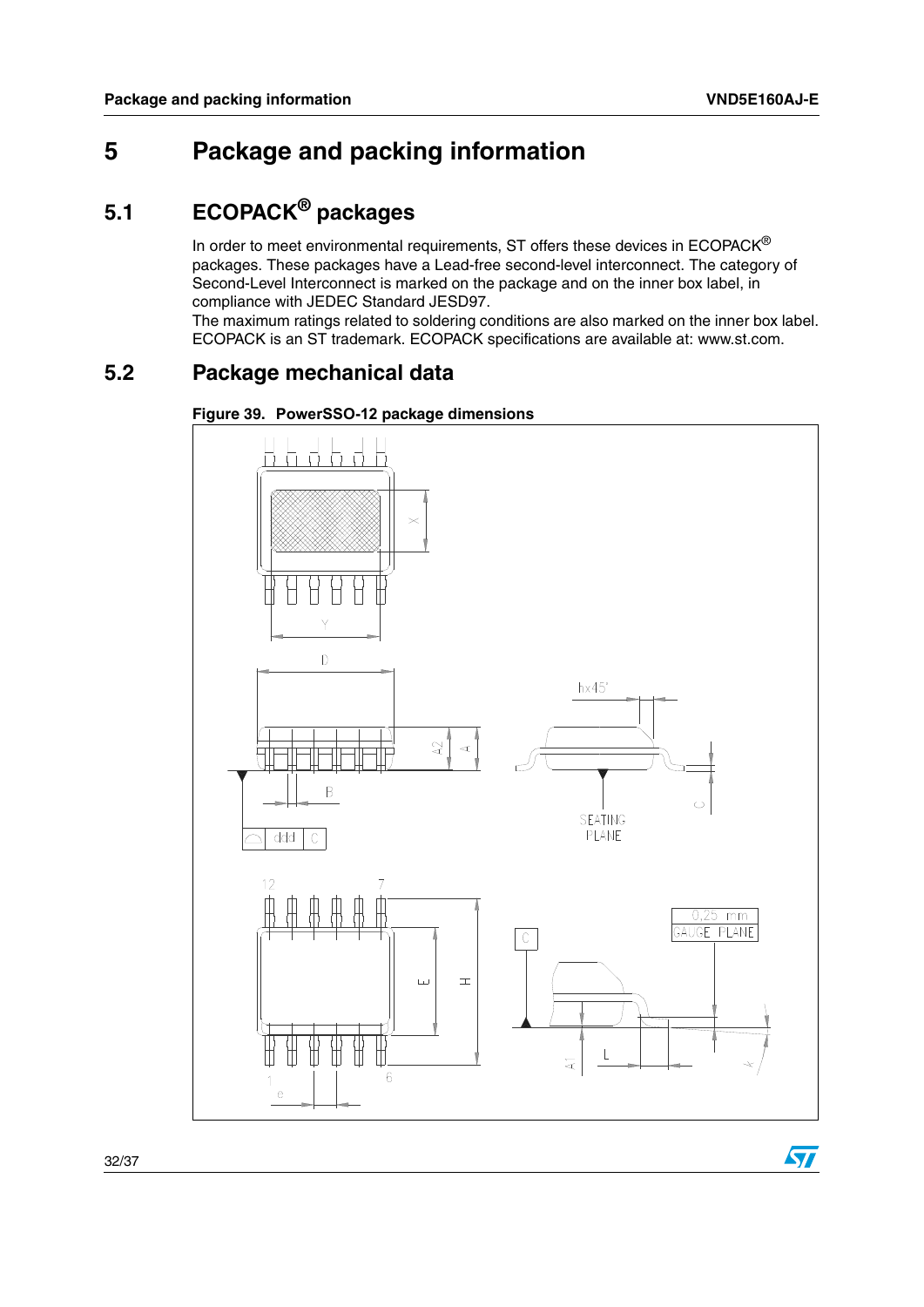| Symbol                            | <b>Millimeters</b> |       |             |  |
|-----------------------------------|--------------------|-------|-------------|--|
|                                   | Min.               | Typ.  | Max.        |  |
| A                                 | 1.250              |       | 1.620       |  |
| A1                                | 0.000              |       | 0.100       |  |
| A2                                | 1.100              |       | 1.650       |  |
| $\sf B$                           | 0.230              |       | 0.410       |  |
| $\mathsf C$                       | 0.190              |       | 0.250       |  |
| D                                 | 4.800              |       | 5.000       |  |
| E                                 | 3.800              |       | 4.000       |  |
| $\mathsf{e}% _{t}\left( t\right)$ |                    | 0.800 |             |  |
| $\boldsymbol{\mathsf{H}}$         | 5.800              |       | 6.200       |  |
| $\sf h$                           | 0.250              |       | 0.500       |  |
| L                                 | 0.400              |       | 1.270       |  |
| k                                 | $\mathsf{O}^\circ$ |       | $8^{\circ}$ |  |
| X                                 | 2.200              |       | 2.800       |  |
| Υ                                 | 2.900              |       | 3.500       |  |
| ddd                               |                    |       | 0.100       |  |

<span id="page-32-0"></span>**Table 14. PowerSSO-12 mechanical data**

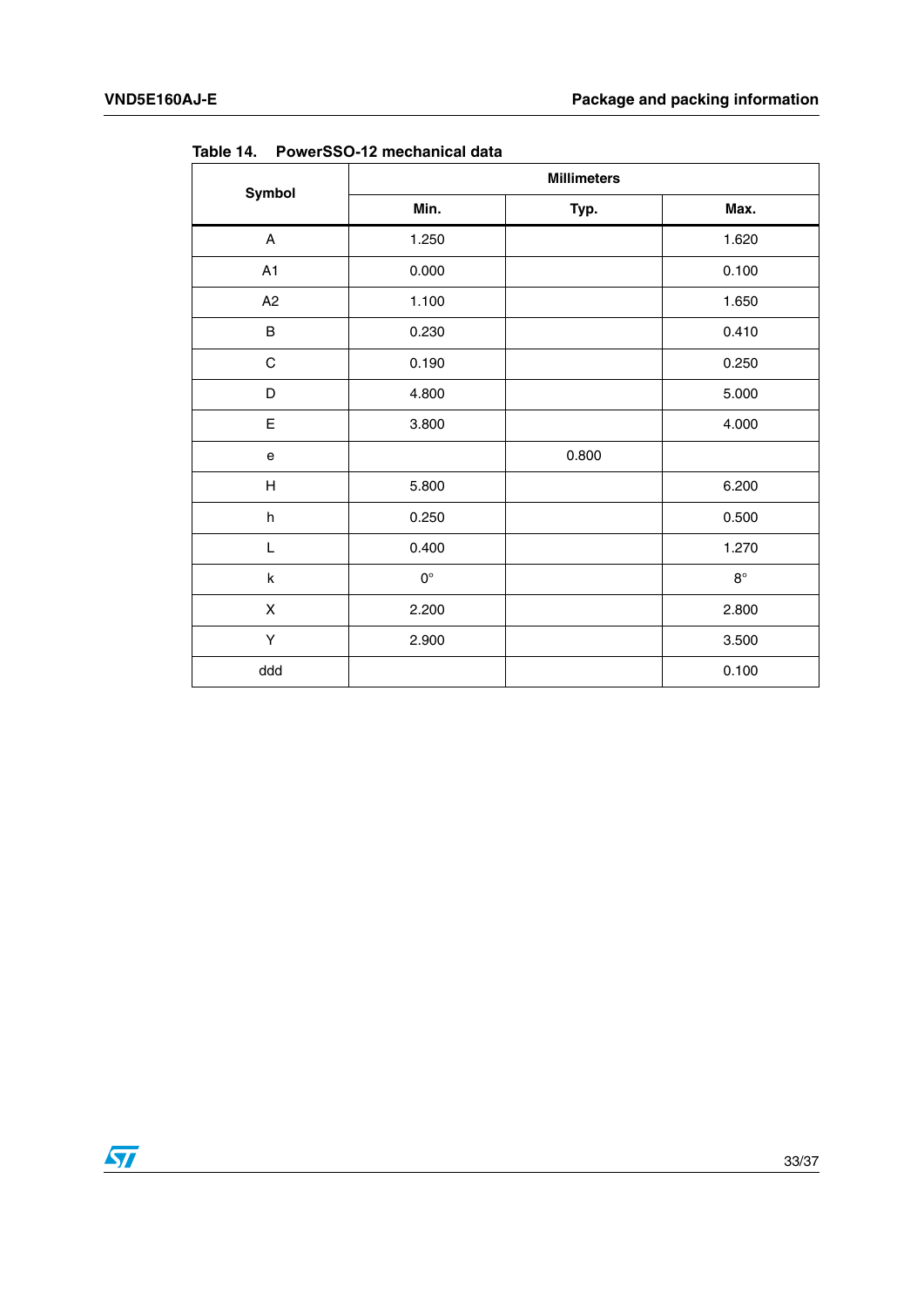$\overline{\mathbf{S}}$ 

### <span id="page-33-0"></span>**5.3 Packing information**

#### <span id="page-33-1"></span>**Figure 40. PowerSSO-12 tube shipment (no suffix)**



| <b>Base Q.ty</b>        | 100  |
|-------------------------|------|
| <b>Bulk Q.tv</b>        | 2000 |
| Tube length $(\pm 0.5)$ | 532  |
| A                       | 1.85 |
| в                       | 6.75 |
| $C (\pm 0.1)$           | 0.6  |
|                         |      |

All dimensions are in mm.

<span id="page-33-2"></span>

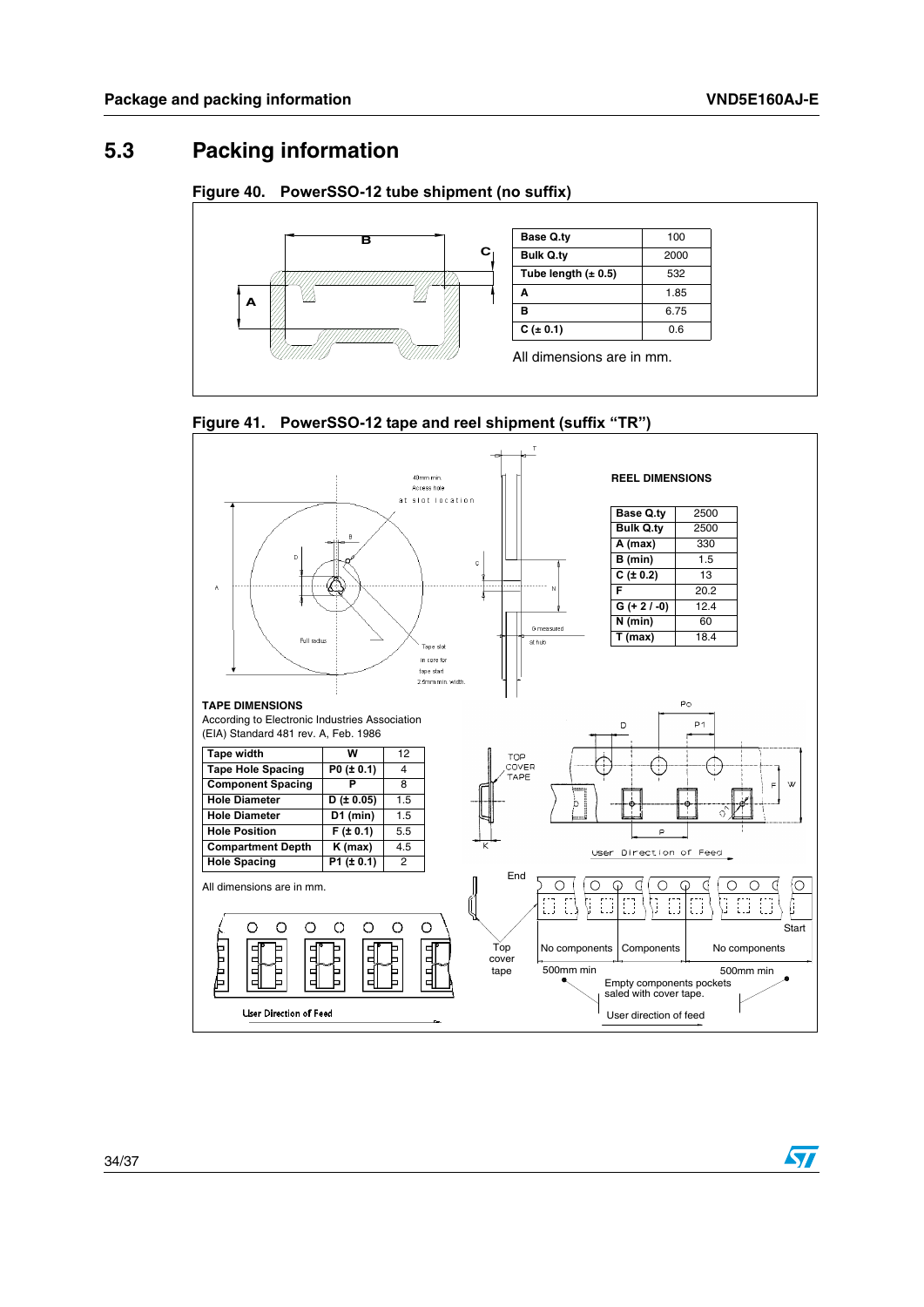## <span id="page-34-0"></span>**6 Order codes**

#### <span id="page-34-1"></span>Table 15. **Table 15. Device summary**

| Package     | Order codes  |                |  |
|-------------|--------------|----------------|--|
|             | Tube         | Tape and reel  |  |
| PowerSSO-12 | VND5E160AJ-E | VND5E160AJTR-E |  |

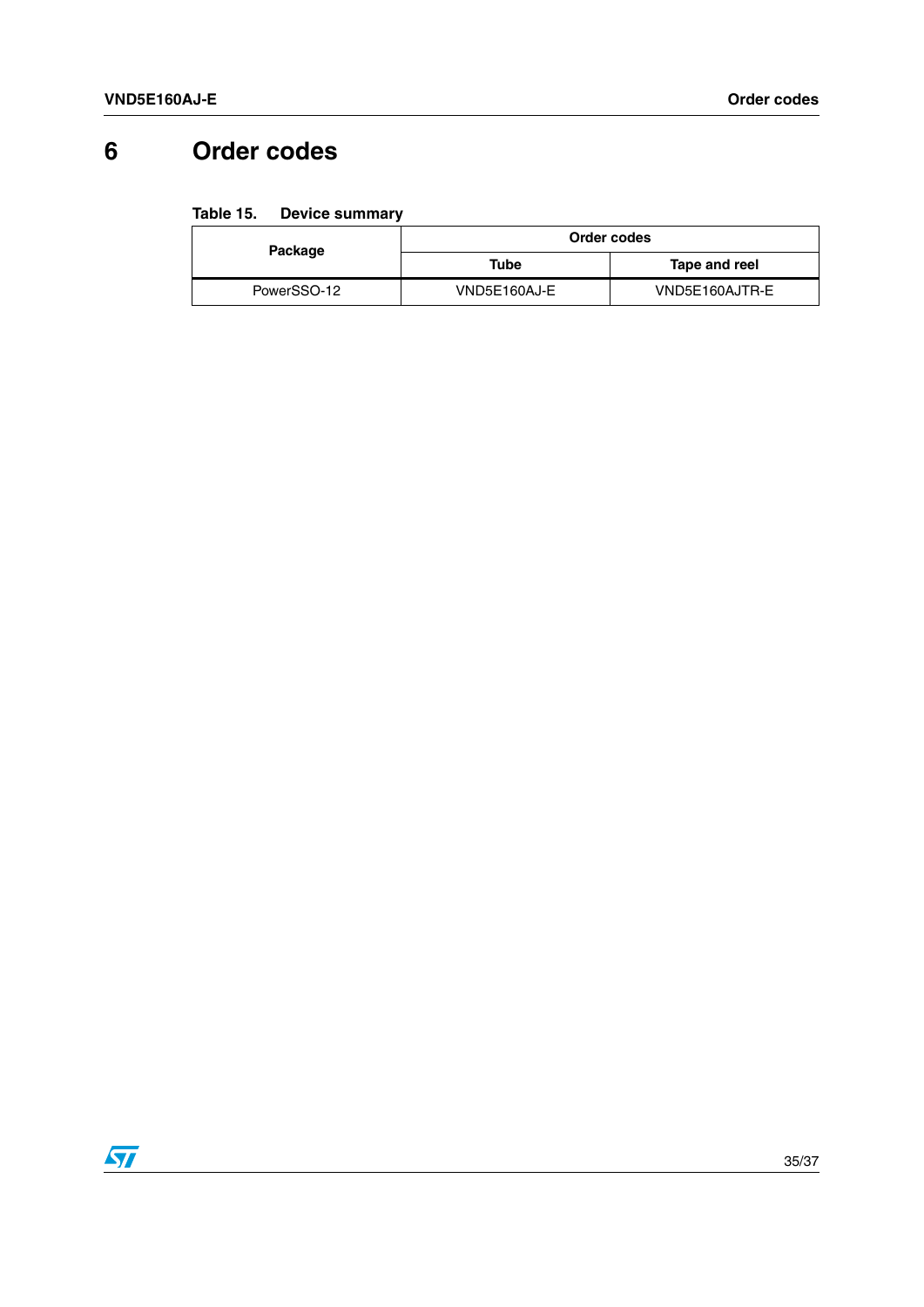# <span id="page-35-0"></span>**7 Revision history**

<span id="page-35-1"></span>

| Table 16. | <b>Document revision history</b> |  |
|-----------|----------------------------------|--|
|-----------|----------------------------------|--|

| <b>Date</b> | <b>Revision</b> | <b>Changes</b>                                                                                                                                                                                                                                                                                                                                                                                                                                                                                                                                                                                                                                                                                                                                                                                                                                                                                                                                                                                                                                                                                                                                                                                                                                                                                                                                                                                                                                                                                                                                                                                                                                 |  |
|-------------|-----------------|------------------------------------------------------------------------------------------------------------------------------------------------------------------------------------------------------------------------------------------------------------------------------------------------------------------------------------------------------------------------------------------------------------------------------------------------------------------------------------------------------------------------------------------------------------------------------------------------------------------------------------------------------------------------------------------------------------------------------------------------------------------------------------------------------------------------------------------------------------------------------------------------------------------------------------------------------------------------------------------------------------------------------------------------------------------------------------------------------------------------------------------------------------------------------------------------------------------------------------------------------------------------------------------------------------------------------------------------------------------------------------------------------------------------------------------------------------------------------------------------------------------------------------------------------------------------------------------------------------------------------------------------|--|
| 13-Sep-2004 | $\mathbf{1}$    | Initial release.                                                                                                                                                                                                                                                                                                                                                                                                                                                                                                                                                                                                                                                                                                                                                                                                                                                                                                                                                                                                                                                                                                                                                                                                                                                                                                                                                                                                                                                                                                                                                                                                                               |  |
| 14-Mar-2008 | $\overline{c}$  | Document reformatted and restructured.<br>Updated Figure 2: Configuration diagram (top view) : pins 7-12 left<br>unconnected (N.C).<br>Updated Table 9: Current sense (8V <vcc<18v):<br>- added k, dk/k, t<sub>DSENSE1H</sub>, t<sub>DSENSE1L</sub>, t<sub>DSENSE2H</sub>, At<sub>DSENSE2H</sub>,<br/>t<sub>DSENSE2L</sub> values<br/>Updated Table 10: Openload detection (8V<v<sub>CC&lt;18V):<br/>- added I<sub>L(off2)r</sub>, I<sub>L(off2)f</sub> and td_vol parameters<br/>Added Figure 7: Delay response time between rising edge of ouput<br/>current and rising edge of current sense (CS enabled).<br/>Added Figure 9: lout/ Isense vs. lout.<br/>Added Figure 10: Maximum current sense ratio drift vs load current.<br/>Table 12: Electrical transient requirements : updated test level values<br/>III and IV for test pulse 5b and notes.<br/>Added Section 2.4: Waveforms.<br/>Added Section 2.5: Electrical characteristics curves.<br/>Updated Section 3: Application information:<br/>- added Section 3.4: Current sense and diagnostic<br/>Updated Section 4.1: PowerSSO-12 thermal data:<br/>- changed Figure 36: Rthj-amb vs. PCB copper area in open box<br/>free air condition (one channel ON).<br/>- added Figure 37: PowerSSO-12 thermal impedance junction<br/>ambient single pulse (one channel ON).<br/>- Figure 38: Thermal fitting model of a double channel HSD in<br/>PowerSSO-12 : added note.<br/>- updated Table 13: Thermal parameters:<br/>R3 value changed from 7 to 3 °C/W.<br/>R4 values changed from 10/10/9 to 8/8/7 °C/W.<br/>C3 value changed from 0.05 to 0.0166 W.s/°C.</v<sub></vcc<18v):<br> |  |
| 24-Sep-2013 | 3               | Updated disclaimer.                                                                                                                                                                                                                                                                                                                                                                                                                                                                                                                                                                                                                                                                                                                                                                                                                                                                                                                                                                                                                                                                                                                                                                                                                                                                                                                                                                                                                                                                                                                                                                                                                            |  |